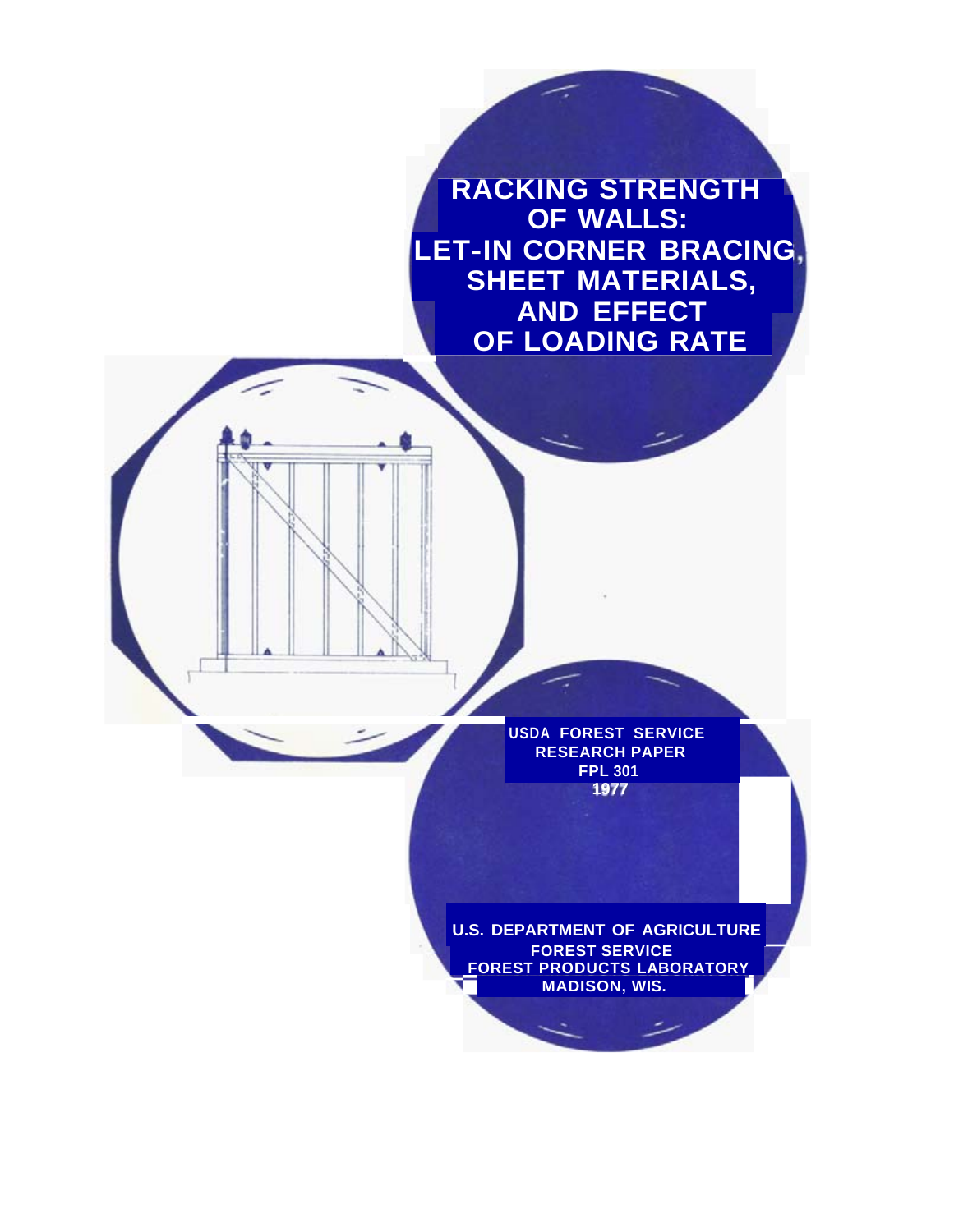### **ABSTRACT**

Determination of the racking strength of wails, which is a measure of a building system's ability to resist wind loads, has generally been limited to performance testing. Although a standard test method exists, deviations have often been\made in speed of testing and panel configuration. The purpose of this study was to determine the relative effect of some of these deviations on test results. In addition, the racking strength of wails with let-in corner braces, which forms the basis for acceptance criteria, was evaluated.

Strength of wails with let-in corner braces, but without horizontal board sheathing, averaged less than 2/3 of the 5,200 pound value specified by FHA. Walls sheathed with fiberboard correlated well with theoretical strengths calculated using a recently developed equation. A tenfold change in rate of loading for small scale racking and lateral nail tests changed the strength 8 to 9 percent. Similar results would be expected for full size tests.

The standard and modified test procedures used will be helpful in assessing the present test procedure and the feasibility of augmenting it with small-scale racking and lateral nail resistance tests. The evaluations conducted for this study are not to be interpreted as qualification tests for any of the materials involved.

### **ACKNOWLEDGEMENTS**

The authors wish to acknowledge the help provided by Curtis C. Peters and W. Duncan Godshall in the installation and calibration of the electronic equipment needed for the precise load rate control required in this study.

The authors also acknowledge the contributions of William J. McCutcheon in the development of a quantitative evaluation of the racking resistance provided by the interior or field fasteners.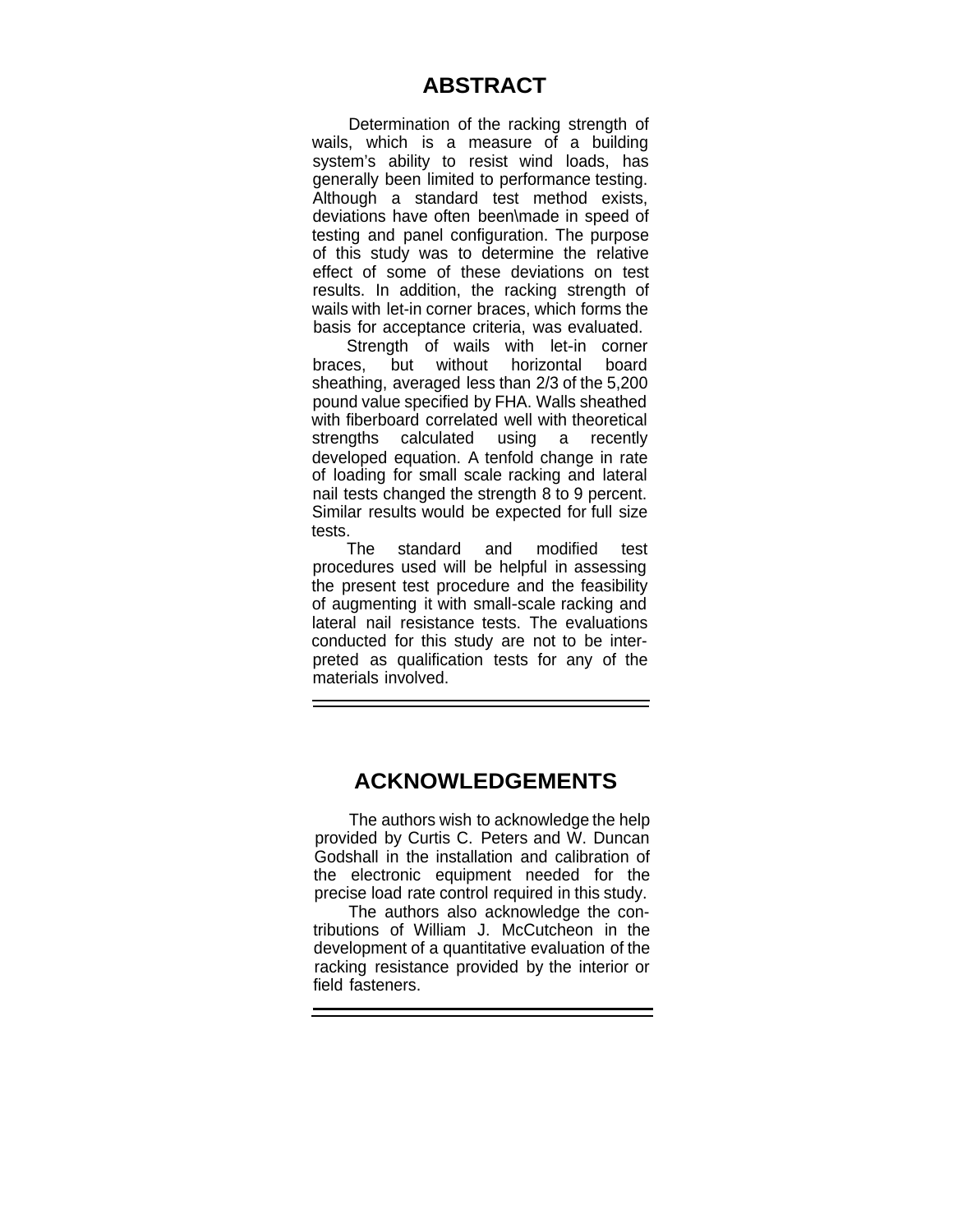# **RACKING STRENGTH OF WALLS: LET-IN CORNER BRACING, SHEET MATERIALS, AND EFFECT OF LOADING RATE1/**

**By ROGER L. TUOMI,** *Engineer and*  **DAVID S. GROMALA,** *Engineer Forest Products Laboratory,***2/** *Forest Service U.S. Department of Agriculture* 

### **INTRODUCTION**

Walls with let-in corner bracing were once the standard of construction, and form the basis of acceptance criteria for ail wails subject to shear forces. Their use diminished with the advent of more labor-efficient structural sheathing material. However, let-in bracing is again becoming more common with the increasing use of nonstructural insulation sheathing in wail construction.

Problems in the design of wails which resist shear forces fail into three categories: (1) the lack of an accepted engineering approach to predict the shear or racking strength of wails; (2) uncertainty as to the actual performance of let-in corner braces constructed in accordance with present standards; and (3) apparent inconsistencies in the interpretation of ASTM E 72  $(5)^{3/2}$  test procedures which result in

differences in the results of racking tests conducted at various laboratories.

in addressing these related problems. the scope of this work encompasses what are essentially three independent studies. First, an analytic model is proposed to augment performance tests on various sheathing materials in walls subject to shear forces. Second, the performance of let-in corner braces constructed in accordance with present standards is evaluated. Finally, to resolve apparent inconsistencies in the interpretation of the ASTM E 72 standard, the effect on test results of deviations in testing rate is evaluated and variations in test procedures are discussed.<br>Both standard and modified test

Both standard and modified test procedures were used in this study and the results are not intended as qualification tests for any of the materials Involved.

### **BACKGROUND**

defined in terms of its ability to resist horizontal inplane shear forces. The shear, or racking, 1/ Research conducted in cooperation with the American<br>Board-Products Association (ABPA), formerly the Forces which act on wail systems arise primari-<br>In the acoustical and Board Products Association.<br>In the form wind. Although wind is fundamentally a sell and Board Products Association. dynamic phenomenon, recent studies (e.g., example university of Wisconsin.<br>(9) have shown that for many conventional and 3/ Underlined numbers in parentheses refer to Literature  $(9)$ ) have shown that, for many conventional

The racking strength of a wall system is structures, the use of "static-equivalent"

- 
- 2/ Maintained at Madison. Wis., in cooperation with the<br>University of Wisconsin.
- Cited at end of this report.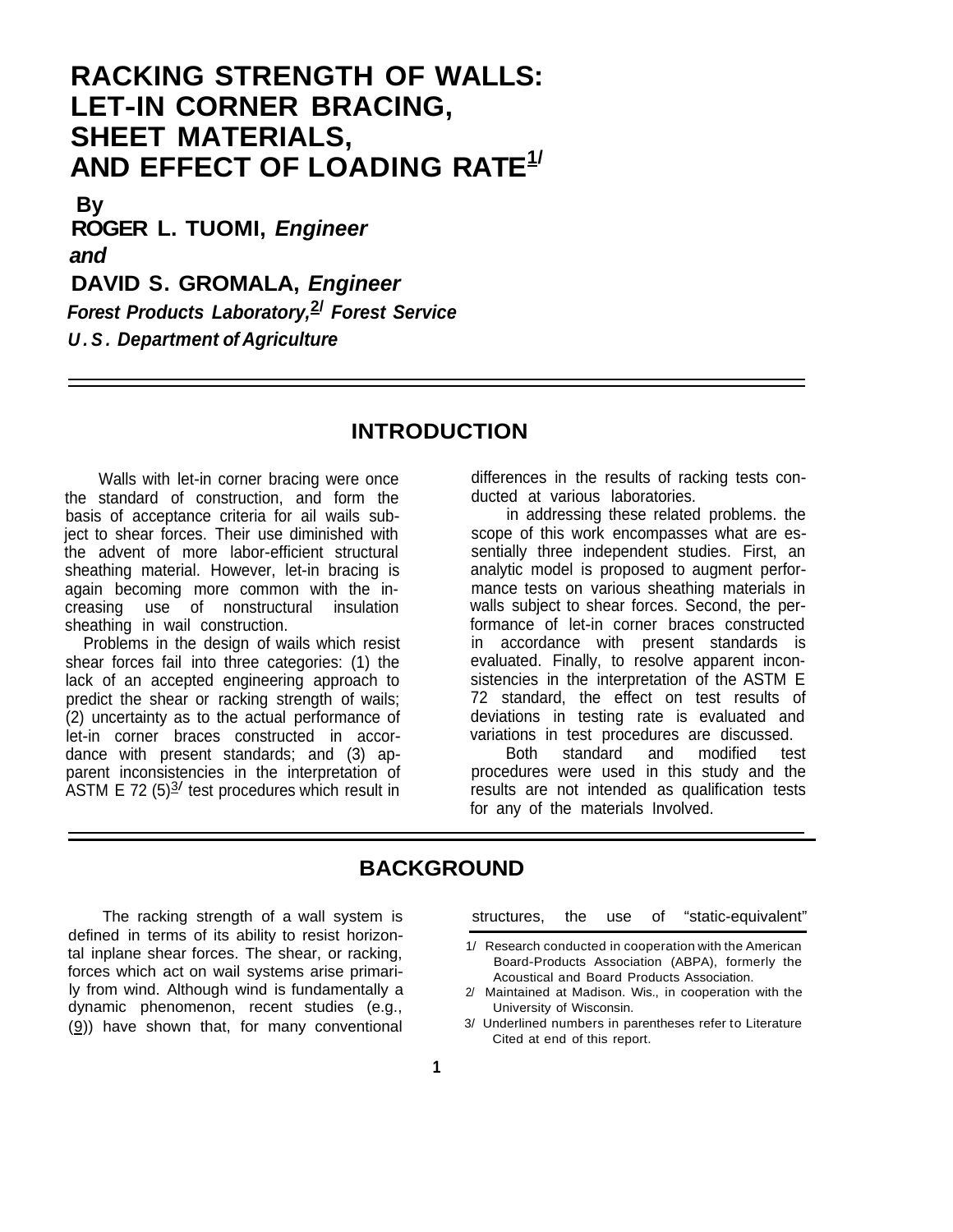forces in an analysis is reasonable. The current design procedure for calculating wind<br>forces recommended by the American forces recommended by the American National Standards Institute (ANSI) (1) utilizes this concept.

In present-day light-frame construction, however, evaluation of racking strength of wall systems has generally been limited to performance testing. This technique has been employed because there has not been an accepted engineering approach to evaluate the shear or racking strength of walls.

#### *History of Standards*

The base level of acceptance for racking performance Is contained in Federal Housing Administration (FHA) Technical Circular No. 12 (6) which was developed in 1949. It was Intended as an interim standard until a new permanent standard was Introduced. However, none has yet been developed. A standard racking test procedure was developed by the American Society for Testing and Materials, ASTM E 72. This test is used in conjunction with the minimum load requirements specified by FHA to evaluate the racking performance of virtually every structural sheathing material In use today.

These performance requirements for structural sheathing are based on the racking strength of wood-frame walls with horizontal board sheathing and a let-in corner brace. This type of construction was common In the past but for some years fell from popularity. However, the use of let-In corner bracing is again becoming more widespread where nonstructural insulation is being used for wall sheathing. Some building codes currently accept the let-In corner brace when nonstructural sheathing is used in construction. But there have been few evaluations of wall panels with let-in corner bracing since the 1940's when the performance standard was developed. There are no well-defined re-<br>quirements for lumber quality or quirements workmanship. Also, the effect of the current nominal lumber sizes has not been investigated.

### *Discrepancies in Testing: Possible Causes*

Recently, it has been noted (10) that there are differences In the results of racking tests conducted at various laboratories. The reasons for these discrepancies are not known, but they may result from differing interpretations of the test method.

One point that Is critical to obtaining accurate racking test results is to insure that the sheathing acts independently of the test frame. When the sheathing contacts either the frame or the stop at the base of the frame, racking resistance is augmented by the compression or column effect between sheathing and frame, thus producing higher ultimate loads. Under such a condition, failure will usually occur In shearing of fasteners along the vertical joint on the center stud. This will generally be accompanied by buckling of the sheathing away from the studs. When the sheathing is properly clear of the test frame, initial failure will usually occur at the fasteners located at the tension corners of the sheet (fig. 1).



Figure 1.-Failedpanel showing relative displacement and broken tension corners. (M 143 362-10)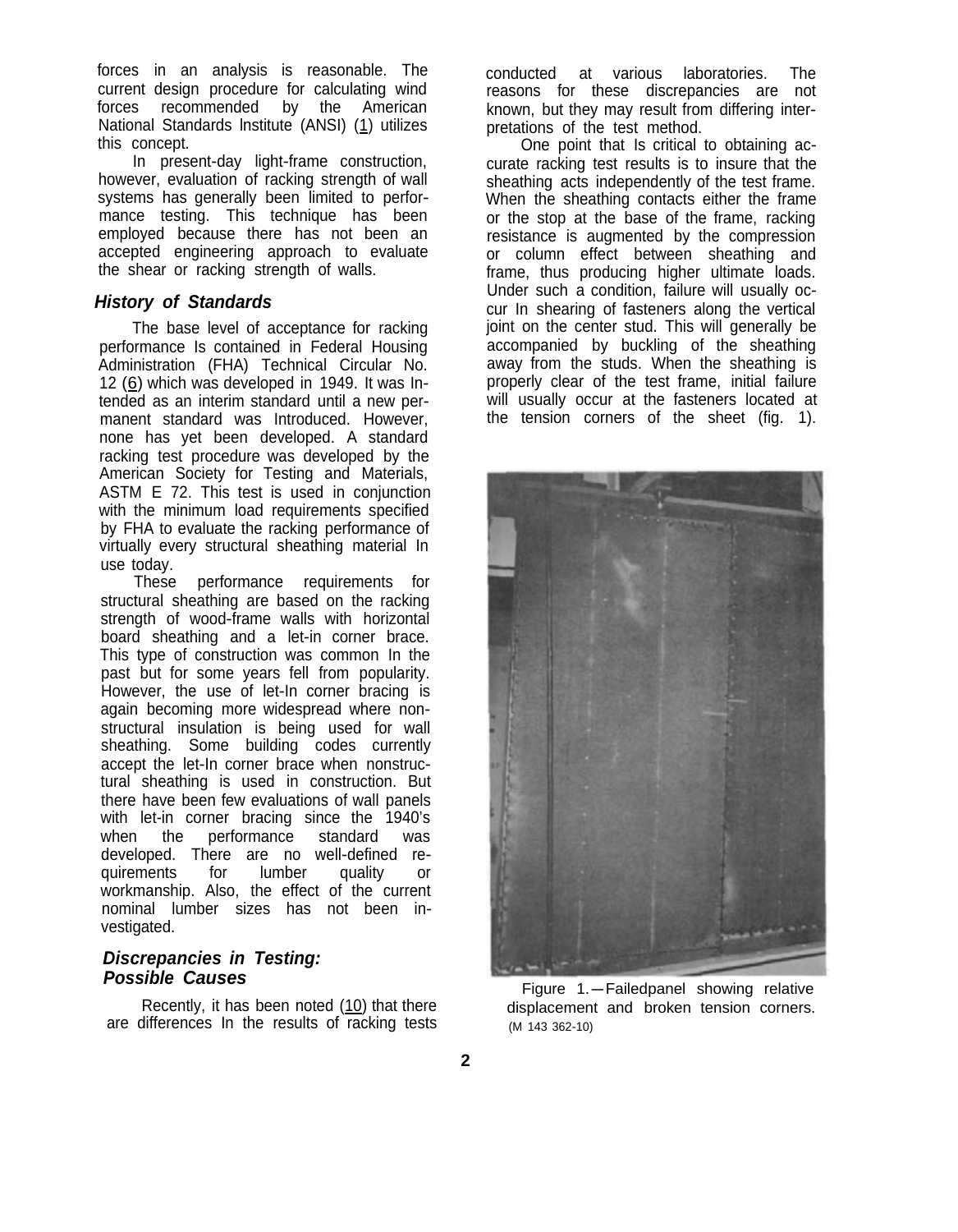Sheathing which fails in this mode can generally be expected to exhibit a lower ultimate strength than sheathing which falls in a buckling mode.

It was suspected that some variation of test results might also be due to the rate of loading. Past tests were usually loaded with hand-operated hydraulic pumps. As the panel begins to yield, displacement increases at an accelerated rate. The operator must then increase this displacement rate considerably to attain higher load increments. Past work has shown that faster loading rates result in higher strength levels for wood and wood-base materials (7), but this phenomenon had not been verified on racking specimens or on lateral nail tests.

Strict interpretation of the method established in ASTM E 72 for determining the rate of loading on a test panel would require two independent test runs. The initial run must establish the displacement rate which will result in a load rate of not more than 800 pounds in 2 minutes. Subsequent testing on a given material is to be performed using this previously determined displacement rate. Because the relationship between load and deformation in racking tests is nonilnear, both load rate and displacement rate must be continuously monitored in the initial run.

### **DEVELOPMENT OF THEORY**

At present there is no accepted engineering approach to evaluate the shear or racking strength of walls. An analytic, predictive model would be of use in the design of wall structures to augment performance tests on various types of sheathing materials. Recently the Forest Products Laboratory (FPL) developed an equation to predict the racking resistance of sheathing material mechanically fastened to a stud frame.

#### *Equations for Sheathed Walls*

The FPL equation is derived from an energy formulation whereby the externally applied load is resisted by the internal energy afforded by the fasteners. The load applied to the corners of the frame causes the frame to distort like a parallelogram while the sheathing remains rectangular (fig. 2). The diagonals of the frame and sheathing are assumed to coincide. The equation for the resistance afforded by the perimeter nails of a single sheet of sheathing is:

$$
\overline{R} = \overline{sr} \sin \alpha \left[ n + m - \frac{2}{3} \left( \frac{n^2 - 1}{n} \cos^2 \alpha \right) + \frac{m^2 - 1}{m} \sin^2 \alpha \right]
$$
\n(1)

where

*R* is racking strength of one sheet of material (pounds),

*sr* is lateral nail resistance at ultimate load (pounds) — i.e., a product of slip x resistance of a single fastener,

ais arctan (base of sheetdivided by its height), *n* is number of nail spaces on one horizontal edge, and

*m* is number of nail spaces on one vertical edge.

a, *n,* and *m* are further described in figure 2.

However, this relationship is complicated by the fact that most sheets also have interior or field nails. These field nails, being closer to the centroid of the sheet, offer far less resistance than the perimeter nails, but their contribution should nonetheless be considered. it is assumed that the field nails follow the distortion pattern of the perimeter nails.

Including the contribution of the field nails involves rather lengthy and cumbersome manipulation of numbers. Fortunately, most sheet products are manufactured in standard sizes, usually 4 feet wide by 8 feet high.

The terms in equation (1) were rearranged and racking coefficients, *K,* calculated for common shapes of sheathing (table 1A, appendix). The *K* coefficients reflect the panel geometry and sum the displacementvectors of all the nails for each panel configuration. The coefficients for the field nails must be mul-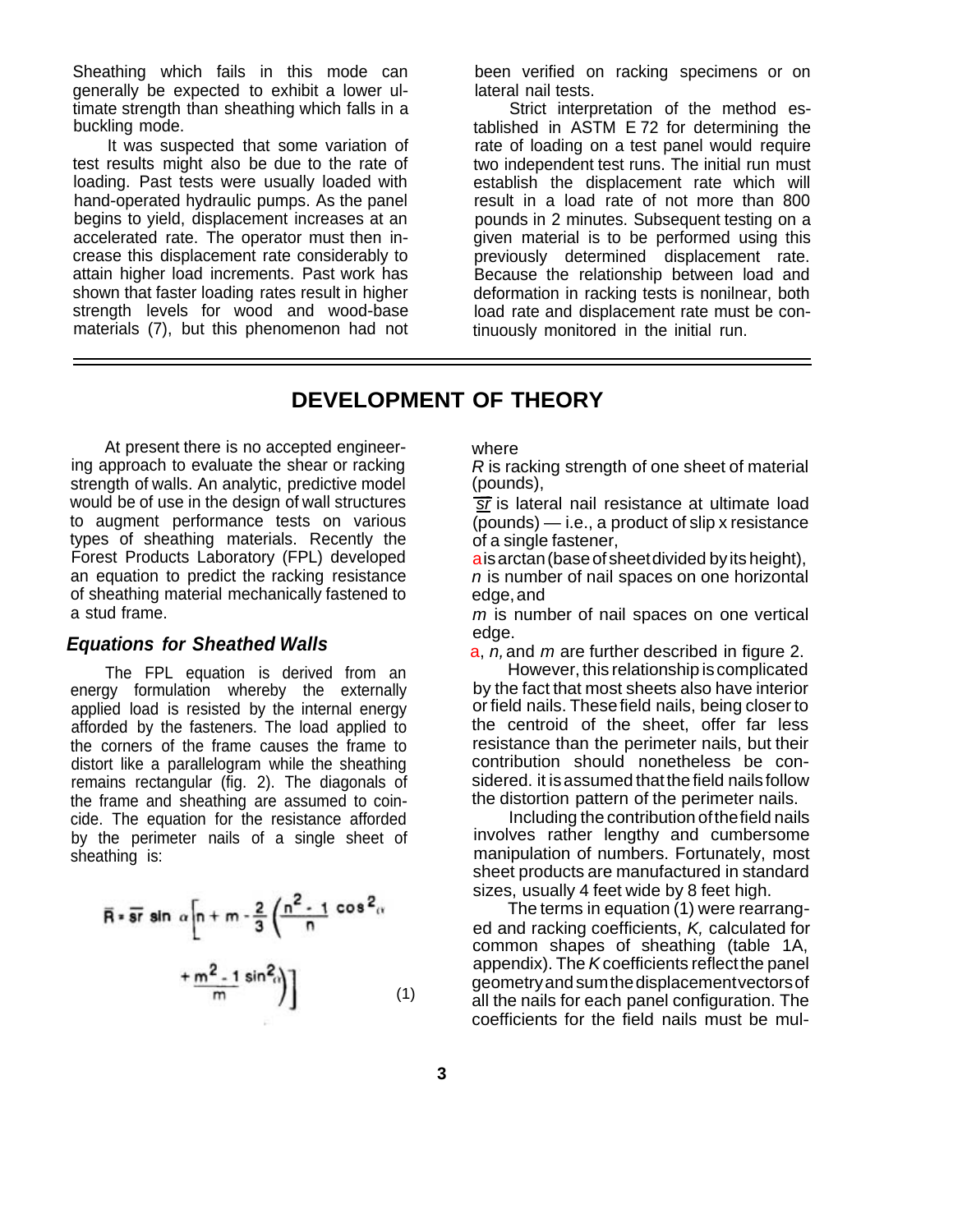

Figure 2.–Original panel shows parameters necessary to calculate racking strength. Under load, the frame distorts like a parallelogram while the sheet remains rectangular. The direction and magnitude of the nail displacements under load are shown.

(M 143 414)

tiplled by the squared ratios of the sides of the interior rectangle to the perimeter rectangle. For the most common case, where the field nails form one interior rectangle, the racking strength of *N* sheets of sheathing fastened to a stud frame can be computed by:

$$
R = N \times \overline{sr} \left[ (K_{n} + K_{m})_{p} + (a^{2}K_{na} + b^{2}K_{nb}) + a^{2}K_{ma} + b^{2}K_{mb} \right]
$$
  
+  $a^{2}K_{ma} + b^{2}K_{mb} + R_{mn} \tag{2}$ 

where

*R* is total ultimate panel racking strength (pounds),

*N* is the number of sheets on the frame,

*sr* is lateral nail resistance at ultimate load (pounds),

 $K_i$  are racking coefficients (tabulated in the appendix),

a is ratio of vertical sides of interior to exterior rectangle.

*b* is ratio of horizontal sides of interior to exterior rectangle, and

*FRAME* is racking strength of the frame (pounds).

The subscript *p* represents the nail spaces around the perimeter and the subscript *f* identifies the nail spaces on the interior studs (field nails). The value for resistance of the frame has been taken as 450 pounds for an 8 by 6-foot frame and 250 pounds for a 2- by 2 foot frame based on regression analyses from actual tests. The terms inside the brackets must be multiplied by the number of sheets on the frame, whereas the frame value is taken only once. (See sample racking problem in appendix.)

The stud frame alone will not develop 450 pounds' resistance. Under load, the studs simply rotate at the end nail connections between studs and plates. The loaded corner does not lift to contact the tiedown nor does the stud frame rotate about its centroid. However, once the sheathing is applied there is definitely some interaction between the stud wall, sheathing, and load frame.

First, there is an increase in mass and the applied load must overcome the gravitational force. There is also some resistance in the test frame at the rollers. And finally there is some friction or rotational resistance between the lumber and sheathing that is not present in lateral nail tests. Since these factors cannot be measured directly, their contribution was taken as the load intercept from the regression equation of several independent tests.

### *Requisite Nail-Test Procedures*

The ultimate panel racking strength as computed in the above equations is directly proportional to the lateral nail strength, and care must be taken in the choice of test method for determining this parameter. The nail-test procedure should be representative of the mode of failure in the actual Joint in the racking test. There are basically two standards for lateral nail tests, ASTM D 1037 (2) and ASTM D 1761 (4).

ASTM D 1037 was designed for evaluating the properties of wood-base fiber and particle panel materials. The lateral nail test procedure described therein is adequate for fiberboard sheathing, but is not appropriate for high strength materials such as plywood or particleboard. With this method, the shank of the nail is supported by a steel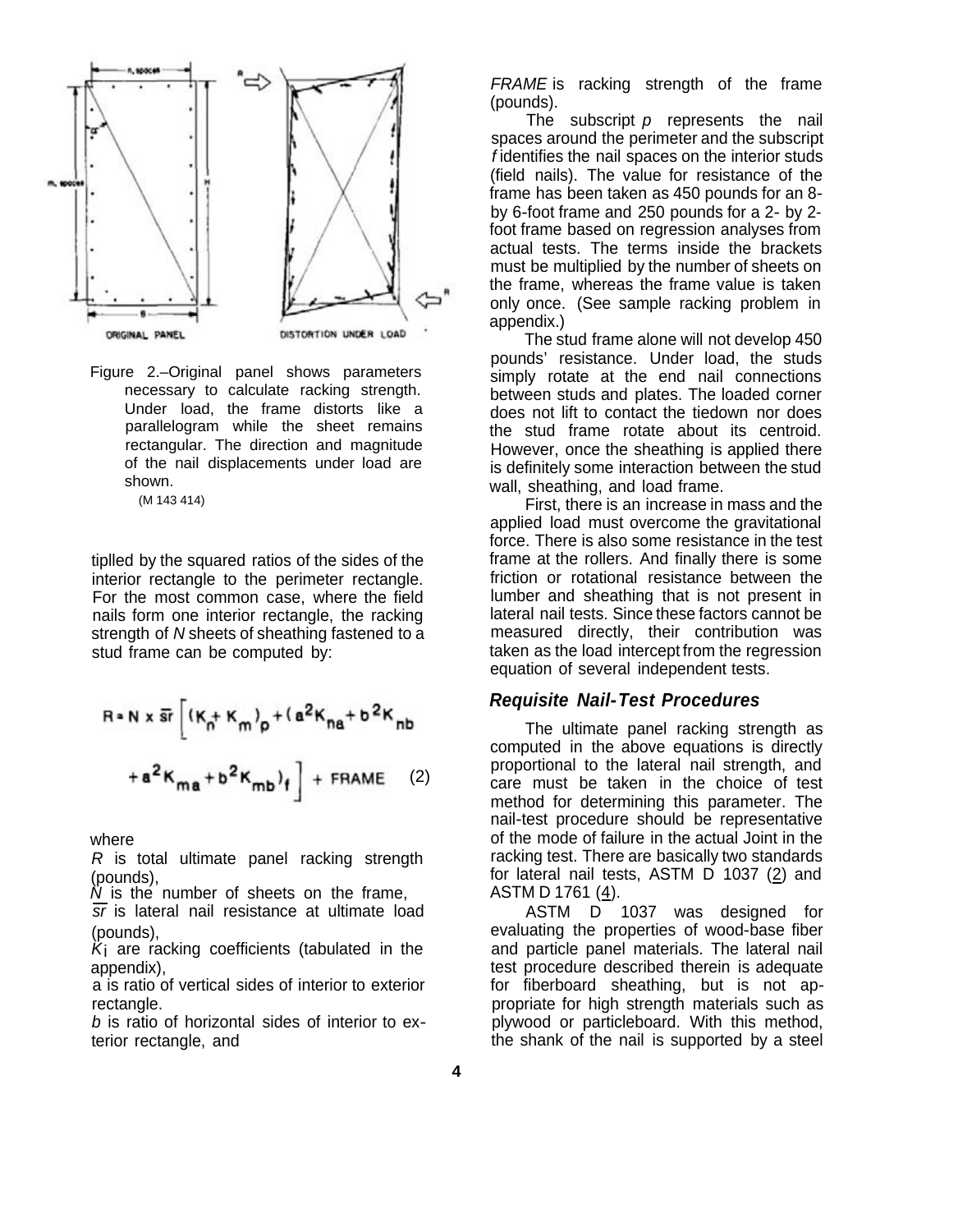yoke. It does give a true measure of the resistance of high-strength materials if the nail doesn't shear, but it is not indicative of the mode of failure in actual racking joints. With these stronger materials, the joint failure Is often in the lumber rather than the sheathing, and the strength of the joint is less than the value determined by ASTM D 1037.

To better simulate the actual joint for higher strength sheathing, a modified form of the ASTM D 1761 test procedure is recommended. This test was designed for conducting lateral nail tests in wood. The modification recommended is that the cleat Is a piece of sheathing material and the block Is an actual piece of framing lumber taken from the panel. This assures that the actual materials from the racking tests are mated In the lateral nail tests.

Edge distance is also important to predicting racking strength using the lateral nail test. ASTM D 1037 specifies the use of three different edge distances to determine lateral nail resistance. Although fiberboard sheathing is usually fastened with nails less than 3/4-inch from the edge of the panel, a 3/4-inch edge distance was selected because it best represents the displacement of the tension corner nails which are the critical ones. The nails along the vertical joint at the center stud are closer to the edge, but their displacement direction is essentially parallel to the edge rather than toward It. All nails on the compression half of the sheet have displacement components toward the center and are not affected by edge distance. Figure 2 shows the directions of nail displacements along with their relative magnitudes.

### *Effect of Let-ln Corner Braces*

Let-in corner braces can perform In one of two ways depending upon load direction and method of construction. These two types of braces are denoted as follows:

1. *Type I.*–Brace acts in compression as a column. A type *I* brace must be let into both the sole plate and top plates to produce adequate column action, as shown in figure 3.

2. *Type II.*–Racking strength provided solely by the lateral nail resistance in the brace. This condition exists whenever the brace is loaded in tension. A brace loaded in compression can also be of this type if install-







ed improperly, i.e., let into the end studs rather than the top and bottom plates. This condition is shown in figure 4.

In actual practice, braces are installed with the top end toward the wall corner so that the brace toward the windward wall is acting in compression and the one toward the leeward wall is in tension.

The theories of failure for the two types of let-in corner braces are dissimilar and will be developed Independently.

Type *I.*–Axial compressive forces are developed at each end of a type *I* brace. It is assumed that the brace performs as a slender column with inflection points at each stud crossing. When adequate frame strength is present the predominant failure mode is buckling of the brace (fig. 5). The strength of a type I brace can be calculated by the following equation for an ideal column:

$$
P_{cr} = \frac{P}{\sin \alpha} = \frac{a \pi^2 EI}{L^2}
$$
 (3)

**5** 

or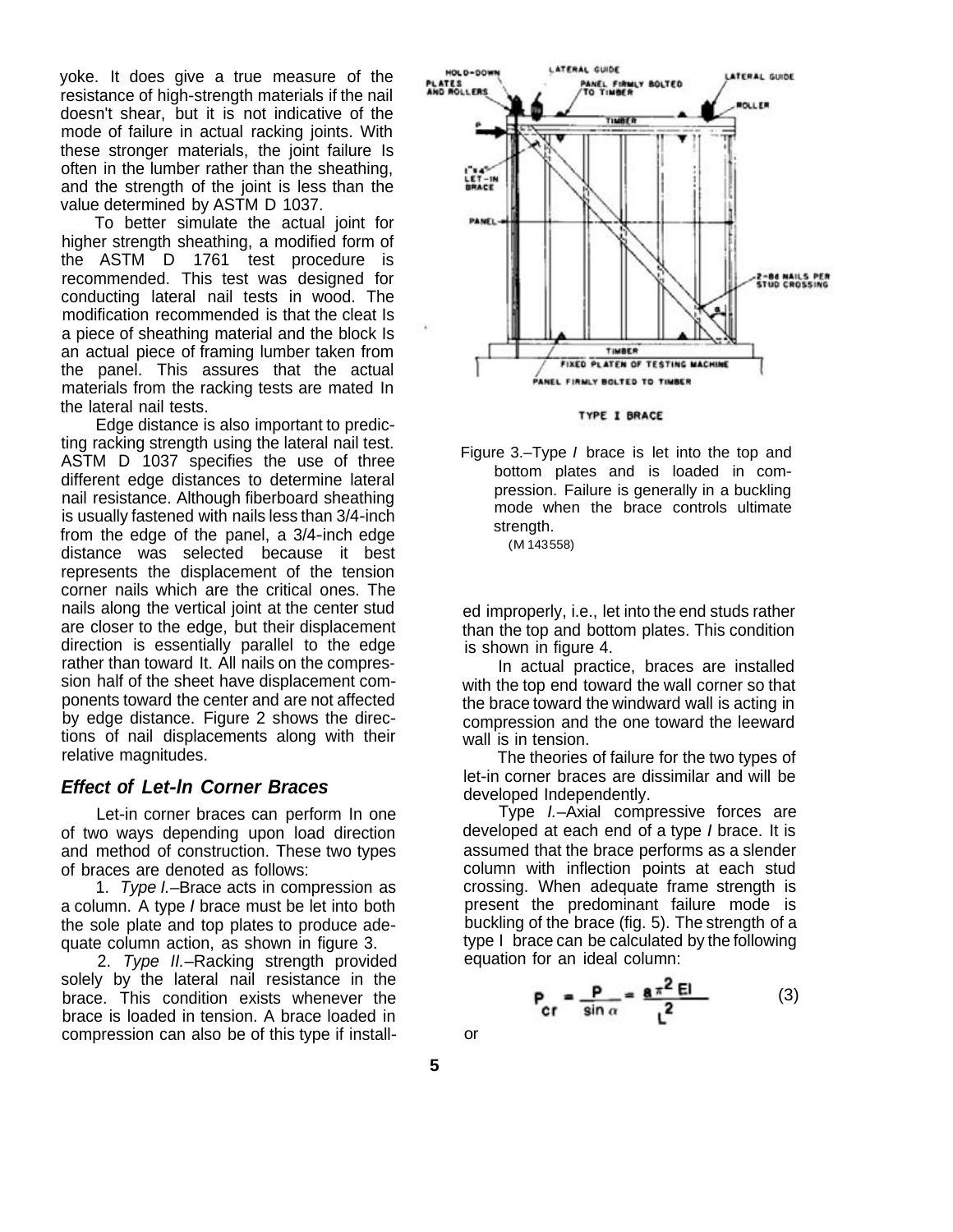

TYPE II BRACE

Figure 4. – A type *II* brace provides racking strength solely through the resistance of the fasteners. A type *I* brace loaded in tension, or a brace improperly installed (as shown), exhibits lateral nail failure. (M 143 557)

$$
P = \frac{a \pi^2 EI}{L^2} \sin \alpha \tag{4}
$$

 $P_{\text{cr}}$  is critical axial force (pounds),

is applied racking force (pounds),

is angle between brace and vertical  $\alpha$ member,

a is end condition coefficient (use  $a = 1$  for pinned).

*E* is modulus of elasticity of the brace (pounds per square inch),

*I* Is moment of inertia of the brace ( $[inches]$ <sup>4</sup>), and

Is unsupported clear distance between studs along the brace (inches).

*Type II.*–The faliure observed for a type *II*  brace showed that the nails at the center stud did not move during the racking test. Nail displacement was progressive toward each end of the brace. Both ends of the brace were forced axially past the end studs as illustrated in figure 6. An approximate equation for this kind of resistance is:



Figure 5.–Buckilng failure of a type *I* compression brace. (M 143 362-3)

$$
P = \text{Mn}\bar{\text{sr}} \sin \alpha \tag{5}
$$

in which

*P* is applied racking load (pounds),

*M* is number of studs actively resisting *P.* 

*n* is number of nails per stud crossing,

*sr* is lateral nail resistance at ultimate load (pounds), and

a is angle between brace and vertical member.

Defining *S* as the total number of studs crossed by the brace (including the double studs at the ends), *M* is computed as:

$$
\mathsf{or}\quad
$$

 $M = \frac{S - 1}{2}$  if S is odd, (6)

$$
M = \frac{S}{2}
$$
 if S is even. (7)

The ultimate racking strength of panels with let-in corner braces is sensitive to both material quality and workmanship. The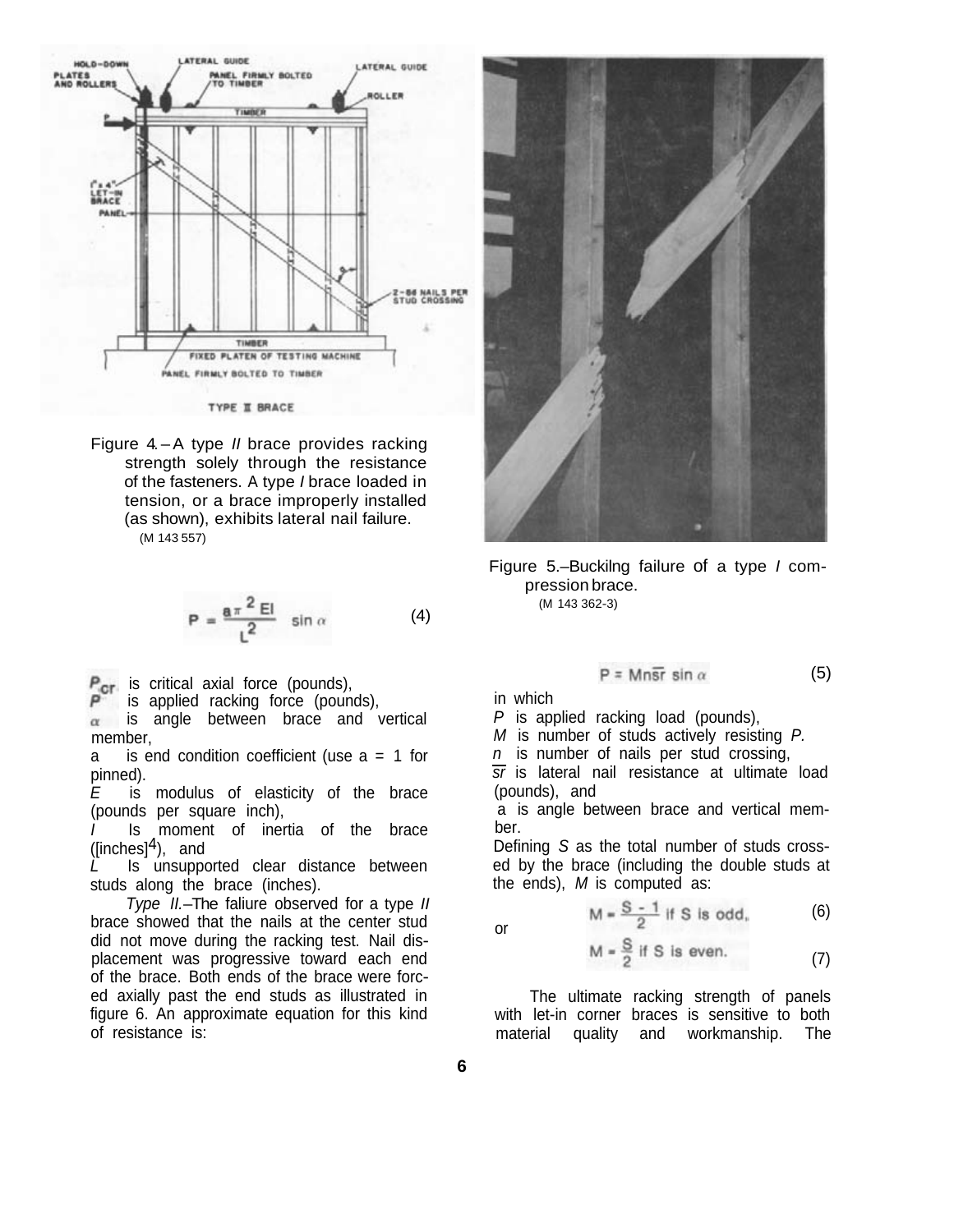

Figure 6.–Failure at the end studs of a type *II* brace where the load is carried by the lateral resistance of the nails. (M 143 362-11)

material used in this test series was of high quality. Great care was taken to insure a nearperfect fit of the brace into the studs. A deficiency in either material quality or workmanship will reduce ultimate strengths below those predicted by the above equations.

### **MATERIALS**

The fiberboard sheathing material and fasteners were obtained from various industrial sources. Four types of sheathing were tested (3):

- 1. 1/2-inch regular density,
- 2. 25/32-inch regular density,
- 3. 1/2-inch intermediate density, and
- 4. 1/2-inch nail base.

The approximate density ranges for the above materials are: Regular density, 18-21 pounds per cubic foot (pcf); intermediate density, 22-24 pcf, and nail base, 25-30 pcf. The 1/2-inch intermediate density fiberboard was obtained from two sources, referred to as B and C in tables 1 and 2.

Lateral nail tests were conducted on samples of sheathing removed from the racking panels following failure. At the time of testing the moisture content of the fiberboard ranged from 3.7 to 4.6 percent, and the specific gravity ranged from 0.29 to 0.42.

No. 1 Structural Light Framing is specified in ASTM E 72 for the framing lumber. An attempt was made to purchase this grade of Douglas-fir material but it was not available. Instead, No. 2 and Better was purchased and sorted to provide a clear nailing surface for application of sheathing.

Let-in corner braces were essentially clear, straight-grained material. Three species were used and specimens were chosen to obtain a wide range of moduli of elasticity. Each was identified by species and Its modulus of elasticity determined with a dynamic Ecomputer.

Fasteners were No. 11 galvanized roofing nails. Nails used with 112-inch sheathing were 1-1/2 inches long, and those used with 25/32 inch sheathing were 1-3/4 inches long.

### **EQUIPMENT**

The loading apparatus for this series of tests was far more sophisticated than previously used at FPL for racking tests. Load rates were controlled with an integrated closed-loop electrohydraulic system. The actuator controlled by this system is shown in figure 7. This system was calibrated to control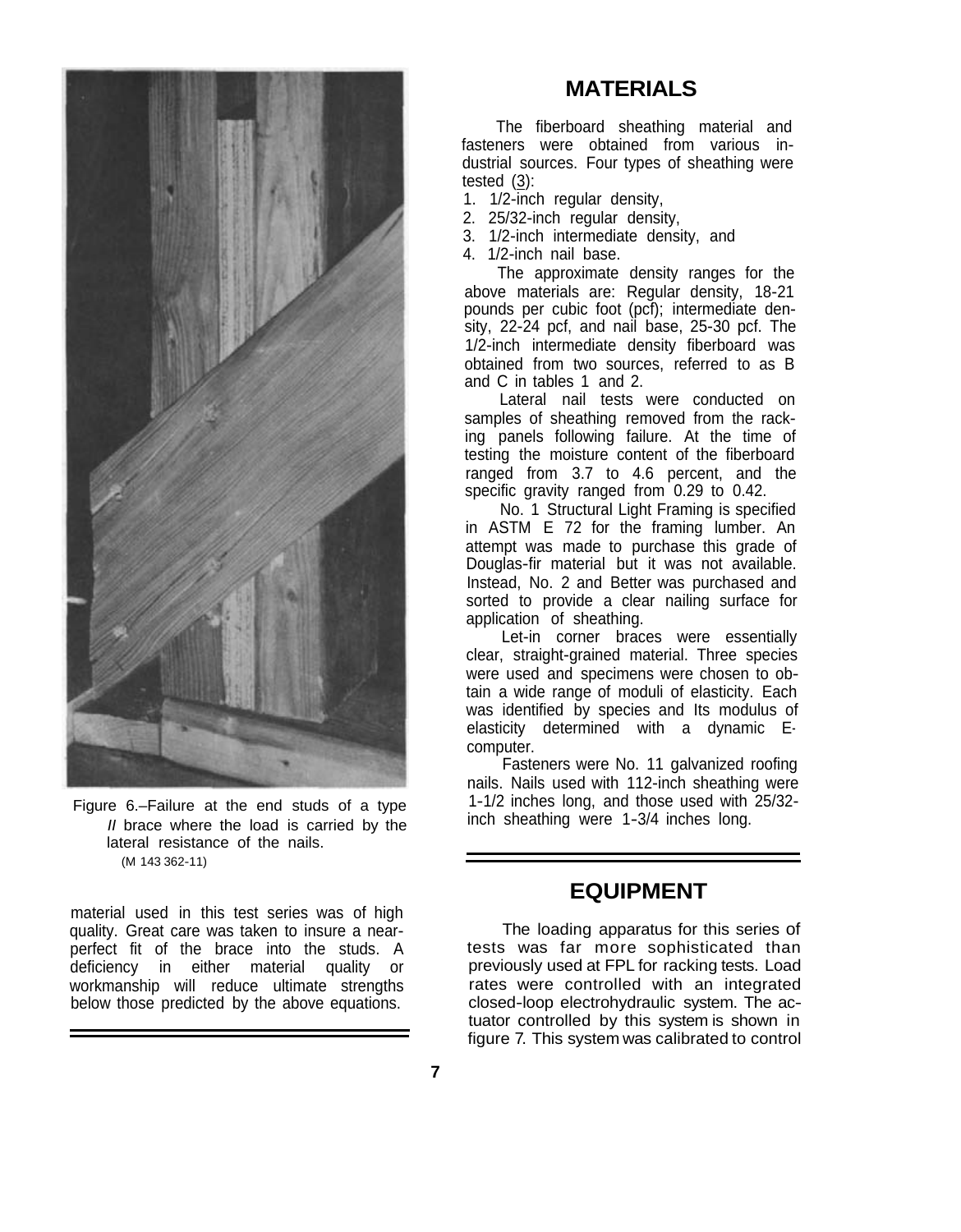

Figure 7.–Actuator controlled by an integrated closed loop electrohydraulic system. (M 143 362-6)

either the rate of force or the rate of displacement. Double bridge load cells were used – one for toad control and the other for data ac-



Figure 8.–Overall view of the recording instruments for racking tests. (M 143 362-5)

#### quisition.

Load-deflection readings were monitored<br>nuously for the racking tests. continuously for the racking tests. Transducers were used to measure four distinct displacements. In addition to the three standard measurements (displacement. slip, and rotation), racking deflection was also measured as a function of the change In the diagonal length of the frame. Two x-y recorders (fig. 8), each capable of plotting two displacement readings for a given load, were used for data acquisition.

## **EVALUATIONS**

### *Sheathed Panels*

#### Large-Scale Panels

Fourteen 8- by 8-foot sheathed panels were tested in accordance with the standard racking test procedure, ASTM E 72. Two panels were initially run at a constant rate of force (400 pounds per minute). Subsequent racking tests were run at the recommended (ASTM E 72) displacement rate of 0.2 inch per minute. Details of the test frame assembly are illustrated in figure 9.

The results of the racking tests on fullsized sheathed panels are presented In table 1. Typical load versus deflection curves are

shown in figure 10. Theoretical racking strengths were calculated using average lateral nail resistance values. A comparison of theoretical versus actual racking strength of panels is presented in table 2. The FPL racking equation (eq. (2) ) predicts ultimate racking failure an average of 4 percent less than the observed failure load. The variability of failure loads is well within normal limits for woodbase materials.

Small-Scale Panels

Because the standard 8- by 8-foot racking tests are difficult and expensive to run, FPL designed a small-scale loading apparatus. As shown in figure 11, the apparatus consists of a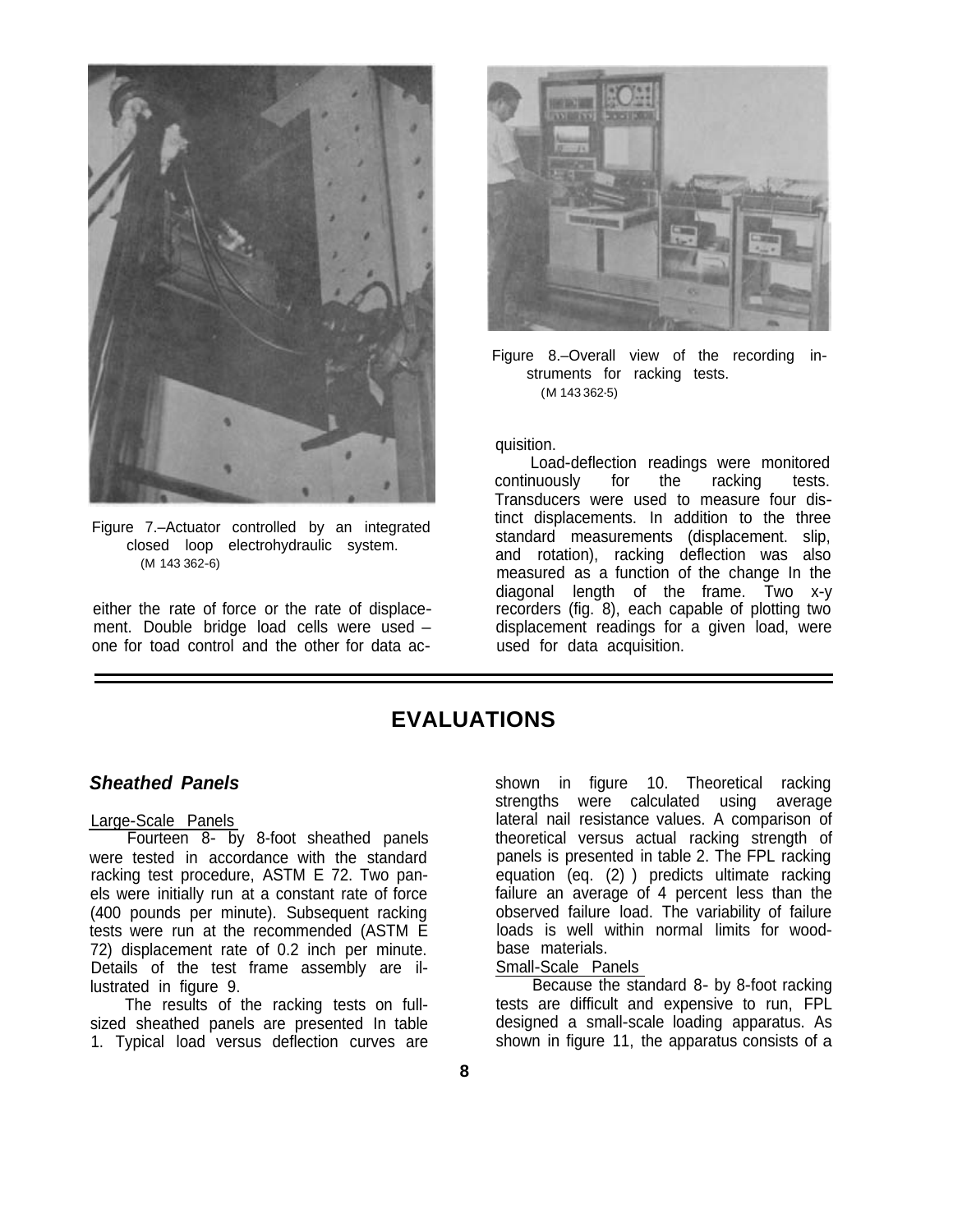pantograph frame which is pinned at the corners. The lower member can swing freely but will always remain horizontal. The two structural members and the pinned-connector straps form a parallelogram at all times.

The test specimen is inserted into the pantograph frame with the connector bars in a vertical position. Shims are inserted at two corners of the specimen to insure a snug fit, but the sheathing is always clear of the frame. The racking load is then applied directly at the corner of the bottom plate of the test specimen. The top and bottom plates are confined by the pantograph frame and remain parallel during the test.

Twenty-one 2- by 2-foot panels were tested in this frame. For 12 tests, loads were applied with a hydraulic hand pump at an approximate displacement rate of 0.2 inch per minute. Nine tests were run at various speeds to determine the influence of rate of loading on ultimate racking strength. (These nine tests are discussed later:)

For the 12-small-scale sheathed panels tested to failure using the hand pump, predicted failures averaged 4 percent below the observed values. The curve in figure 12 is a direct plot from the x-y recorder of load versus racking deflection as measured by the diagonal displacement method.

#### **Measuring Panel Deflections**

Comparisons of the diagonal versus the three-gage methods of recording deflections in sheathed panels, as shown in figures 10 and 13, indicate that panel stiffness as measured by the diagonal displacement method is greater than that measured by the three-gage method specified in ASTM E 72. The reason for this discrepancy is that the three-gage method incorrectly assumes that the panel rotates as a rigid body. The value taken to be panel rotation is largely local bending of the sole plate and separation of the end studs from the sole plate. Rigid body rotation is inhibited by the tiedown rods and anchor bolts. The diagonal displacement method measures the relative movement of the top and bottom plates independently of slip or rotation.

At ultimate racking faliure, the displacements measured by the diagonal method average 5 percent less than those measured by the three-gage method. In earlier tests conducted without installing anchor bolts, it was found that the anchor bolts had little effect on





strength but the apparent stiffness was higher. Eliminating the anchor bolts at the loaded end permits the corner to lift more. Since the uplift is subtracted from the gross deflection, the result is less net deflection. Measurements by the diagonal displacement method very nearly coincided with those from the three-gage method when anchor bolts were omitted.

The principal advantage of the diagonal displacement method is that all readings are obtained directly. Net deflections do not have to be calculated and the operator has a complete visual monitor of the entire test.

#### *Let-In Corner Braces*

The frames for the let-In corner brace tests were similar to those used in the racking tests on full-sized panels; construction details were in accordance with the ASTM E 72 standard.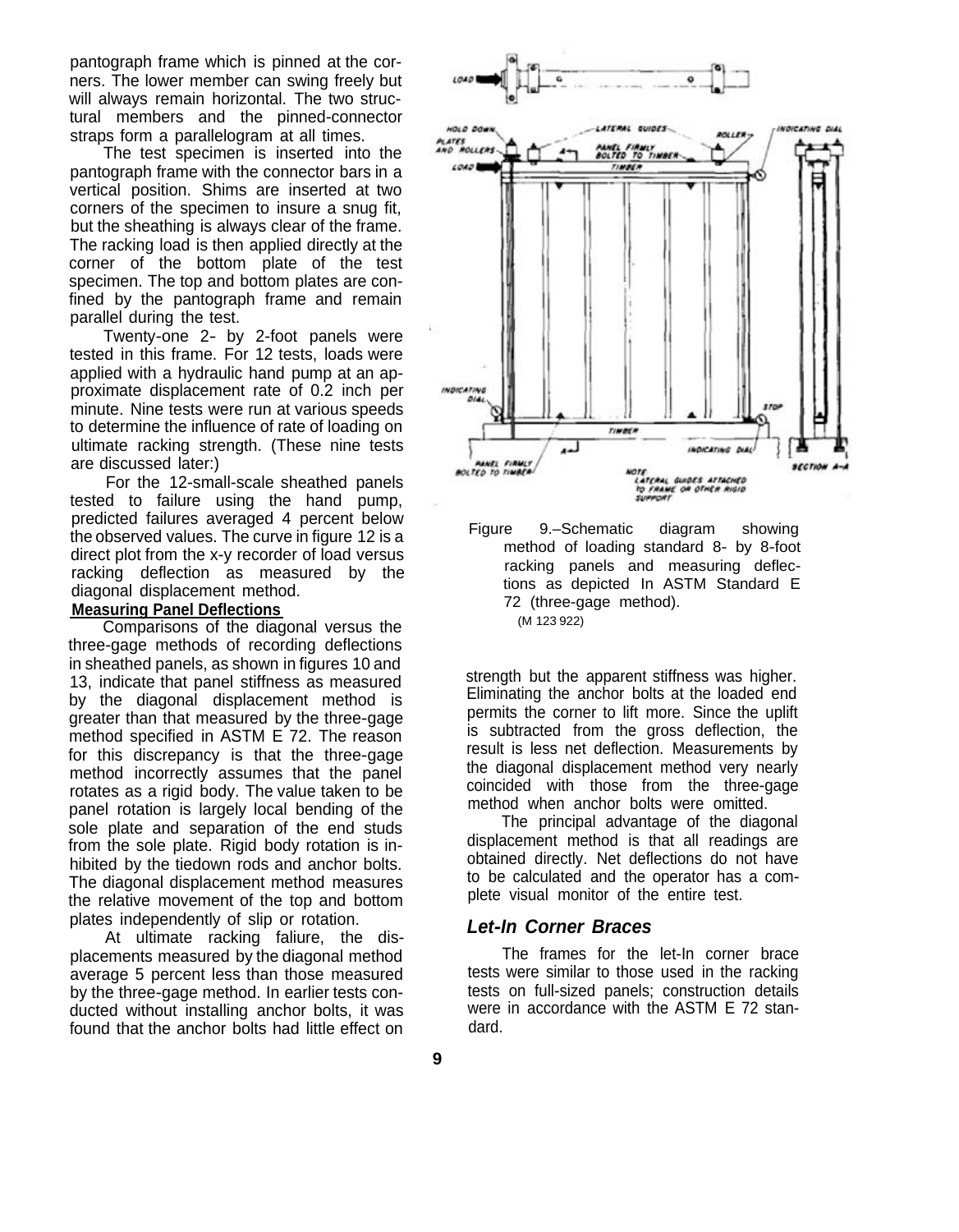| Material                                         | <b>Full scale</b>                                  |                         |                                | Small scale                         |  |  |
|--------------------------------------------------|----------------------------------------------------|-------------------------|--------------------------------|-------------------------------------|--|--|
|                                                  | Lateral nail<br>resistance, $\overline{\text{sr}}$ | Racking<br>strength, P  | Lateral nail<br>resistance, ST | Racking<br>strength, P              |  |  |
|                                                  | Lb                                                 | Lb                      | <u>Lb</u>                      | <u>Lb</u>                           |  |  |
| 1/2-inch regular<br>density                      | 78<br>77<br>86                                     | 3,600<br>3,400<br>3,600 | 92<br>84<br>92                 | 1290 $\frac{1}{2}$<br>1000<br>1,000 |  |  |
| Average<br>25/32-inch<br>regular                 | 80                                                 | 3,530                   | 89                             | 1,100                               |  |  |
| density                                          | 96<br>102<br><u>101</u>                            | 4,500<br>4,400<br>4,500 | 98<br>86<br><u>104</u>         | 960<br>1,060<br>1,000               |  |  |
| Average<br>1/2-inch inter-<br>mediate<br>density | 100                                                | 4,470                   | 96                             | 1,010                               |  |  |
| (Source C)                                       | 112<br>125<br>120                                  | 4,050<br>4,850<br>3,900 | 117<br>138<br>125              | 1,320<br>1,320<br>1,320             |  |  |
| Average<br>112-inchinter-<br>mediate<br>density  | 119                                                | 4,270                   | 127                            | 1,320                               |  |  |
| (Source B)<br>Average                            | 88<br>90<br>89                                     | 3,700<br>3,400<br>3,550 |                                |                                     |  |  |
| 112-Inch nail<br>base                            | 186                                                | 6,450                   | 187                            | 1,880                               |  |  |
|                                                  | 177<br>191                                         | 6,000<br>6,700          | 194<br><u>192</u>              | 1,920<br>1,710                      |  |  |
| Average                                          | 185                                                | 6,380                   | 191                            | 1,840                               |  |  |

1/ Test was conducted immediately prior to discovery of equipment malfunction on next panel

Six type *I* braces and one type *II* brace of loads. In the other cases, the stud frame failed clear, straight-grained nominal 1- by 4-inch before the full capacity of the brace was reachmaterial were carefully fitted into the 8- by 8-<br>foot frames and tested as specified in ASTM E<br>frame appears to limit maximum load. Figure foot frames and tested as specified in ASTM E frame appears to limit maximum load. Figure<br>72. Results of these tests are given in table 3. The same substrates typical load versus deformation Equation (4) is applicable only to those three curves for a type *I* brace. cases where the brace failed in buckling. For these three, predicted failure loads averaged 6 these three, predicted failure loads averaged 6 was not as well defined. Panel stiffness was percent less than the recorded test-failure

13 illustrates typical load versus deformation curves for a type  $I$  brace.

lower than for the type *I* braces. The maximum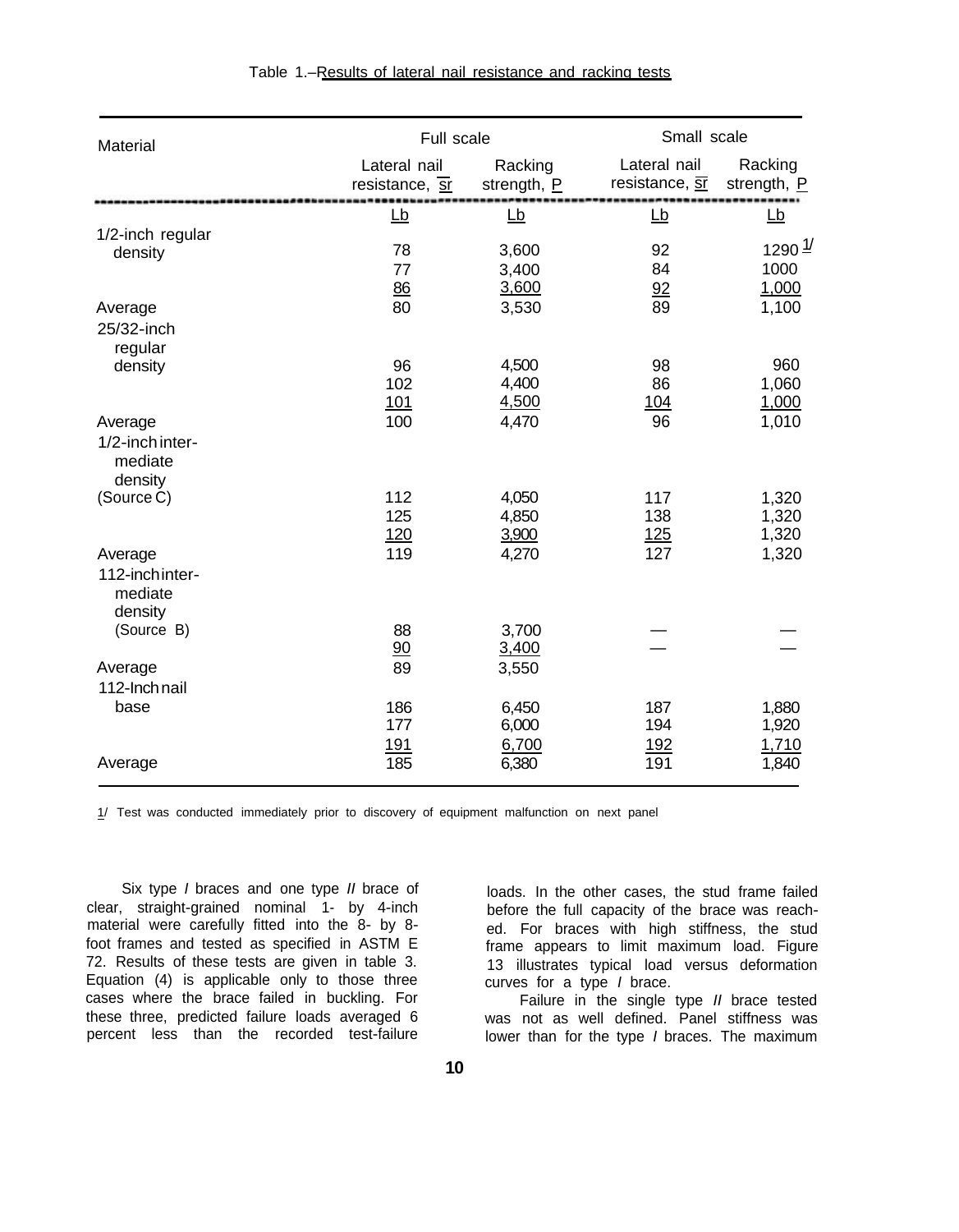

Figure 10.–Typical load-deflection curves for 8- by 8-foot panel sheathed with fiberboard by the three-gage method and diagonal displacement method. (M 144 372)

racking load of 1,900 pounds is 19 percent higher than predicted by equation (6).

Unpublished previous tests in which horizontal board sheathing was used in conjunction with let-in bracing indicated that the FHA minimum required racking load of 5,200 pounds is attainable. When horizontal board sheathing is installed on the same side as the brace, the brace is supported full length against outward buckling. One frame tested in this way failed at 6,050 pounds. Board sheathing applied on the side opposite to the brace reinforces the stud frame and permits the brace to reach its ultimate buckling load. However. the brace is not restrained against buckling, and one frame tested in this way failed at 5,450 pounds.

### *Lateral Nail Tests*

Lateral nail resistance values were determined using the ASTM D 1037 procedure for all four fiberboard sheathing materials. Nails were from the same shipment as those used in the racking panels. The effects of testing at various edge distances were also evaluated.

Results of the lateral nail tests are given In table 1. The effect of variation of edge distance on lateral nail resistance is shown In figure 14. The ultimate nail load Increases with edge distance in a nonlinear manner. As expected, the curve approaches an asymptotic maximum load at which the nail shank acts in direct bearing on the sheathing independently of edge distance. An edge distance of 3/4-inch In the lateral nail test corresponds to the edge distance (in the direction of nail movement) of the corner nails in a test panel.

### *Rate of Loading*

Nine small-scale racking tests and nine lateral nail tests were conducted at different displacement rates to evaluate how the rate of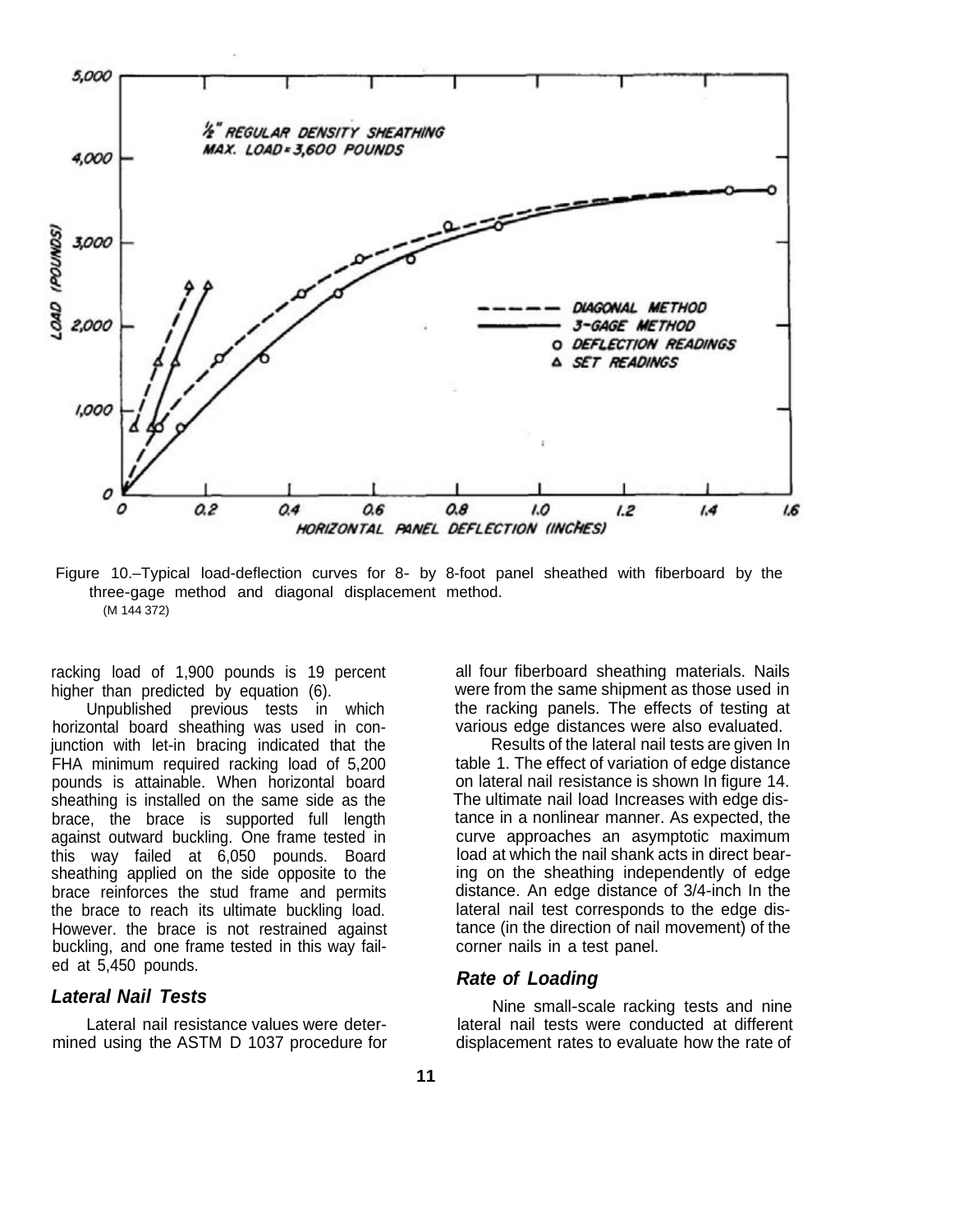| Material                                                  |                                                                | Full Scale <sup>1/</sup>                      |              |                                                               | Small Scale 2/                                |              |
|-----------------------------------------------------------|----------------------------------------------------------------|-----------------------------------------------|--------------|---------------------------------------------------------------|-----------------------------------------------|--------------|
|                                                           | Theoretical<br>racking<br>strength<br>$\underline{\mathsf{R}}$ | Average<br>actual<br>racking<br>strength<br>Р | Ratio<br>R/P | Theoretical<br>racking<br>strength<br>$\overline{\mathsf{R}}$ | Average<br>actual<br>racking<br>strength<br>P | Ratio<br>R/P |
| $1/2$ -inch                                               | $\underline{\mathsf{Lb}}$                                      | <u>Lb</u>                                     |              | $\underline{\mathsf{Lb}}$                                     | $\underline{\mathsf{Lb}}$                     |              |
| regular<br>density                                        | 3,130                                                          | 3,530                                         | 0.89         | 970                                                           | 1,100                                         | 0.88         |
| 25/32-inch<br>regular<br>density                          | 3,800                                                          | 4,470                                         | .85          | 1,030                                                         | 1,010                                         | 1.02         |
| $1/2$ -inch<br>inter-<br>mediate<br>density<br>(Source C) | 4,430                                                          | 4,270                                         | 1.04         | 1,280                                                         | 1,320                                         | .97          |
| $1/2$ -inch<br>inter-<br>mediate<br>density               |                                                                |                                               |              |                                                               |                                               |              |
| (Source B)                                                | 3,430                                                          | 3,550                                         | .97          |                                                               |                                               |              |
| $1/2$ -inch<br>nail base                                  | 6,640                                                          | 6,380                                         | 1.04         | 1,790                                                         | 1,840                                         | .97          |
| Average                                                   |                                                                |                                               | .96          |                                                               |                                               | .96          |

1/ Full-scale tests consisted of two 4 x 8 ft sheets with 11-gage roofing nails spaced 3 in. (perimeter) and 6 in. (field) on centers.  $R = 33.48\overline{s} + 450.$ 

2/ Small-scale tests consisted of two 1 x 2 ft sheets with 11-gage roofing nails spaced 3 in. (perimeter) and 6 in. (field) on centers,  $R = 8.08\overline{s}$  + 250.

loading affects strength.

Load rates were selected to correlate racking panel speed with lateral nail speed. The equation relating the respective vector displacements of a corner nail to the test panel takes the form:

$$
\Delta = \frac{2 \delta}{\sin \alpha} \tag{8}
$$

in which

D is panel displacement rate (Inches per minute),

d is corner nail displacement rate (inches per minute), and

a is arctan (base of sheet divided by its height).

For the panels tested, this relation becomes:

$$
\delta = 0.224 \Delta \tag{9}
$$

The ratio of speeds only approximated the above equation due to a discrete rather than continuous speed control on the testing machines.

Loading rate affects both ultimate nail load and apparent panel strength. Past work on rate of loading of wood-base materials has correlated the load rate with strength properties. in work of this type, the time scale (typically expressed as the time-to-failure) Is logarithmic and the strength scale linear.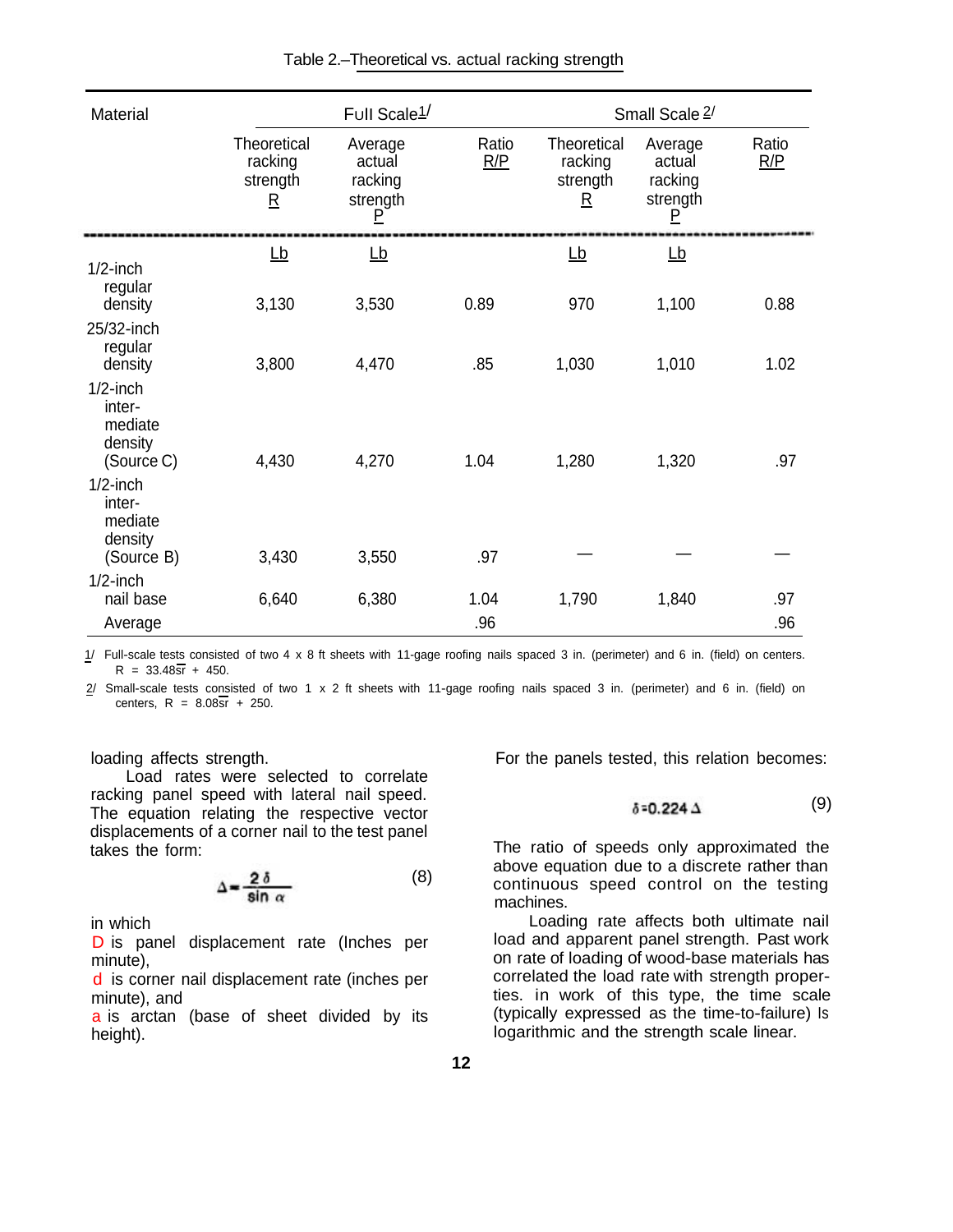

Figure 11.–Pantograph frame designed for testing small-scale racking specimens. (M 141 775-4)

| Panel<br>number  | <b>Modulus of</b><br>elasticity $-$<br>brace1 | Theoretical<br>racking<br>strength, $2/R$ | Actual<br>racking<br>strength, P | Ratio<br>R/P |  |
|------------------|-----------------------------------------------|-------------------------------------------|----------------------------------|--------------|--|
|                  | <b>Million</b><br>Lb/in.2                     | <u>Lb</u>                                 | <u>Lb</u>                        |              |  |
|                  | 1.20                                          | 2,490                                     | 2,900                            | 0.86         |  |
| 2                | 2.56                                          | N/A (5,310)                               | 4,450                            |              |  |
| 3                | 1.77                                          | 3,670                                     | 3,550                            | 1.03         |  |
| $\frac{4}{5}$    | 1.07<br>1.59                                  | 2,220<br>N/A (3,300)                      | 2,350<br>2,850                   | .94          |  |
| 6                | 1.84                                          | N/A (3,820)                               | 3,000                            |              |  |
| Average<br>ratio |                                               |                                           |                                  | .94          |  |

#### Table 3.---Resulte fracking tests on 8- by 8-foot panels with let-in braces loaded in compression

1/ All let-in braces were nominal 1 x 4 in. boards of the following species: White pine, Panel 1; Southern pine, Panels 2 and 3; sugar pine, Panels 4 through 6. Moduli of elasticity were determined by a transverse vibration technique (E-computer).

 $2/$  Theory is only applicable to those panels in which the brace buckled. In Panels 2, 5, and 6, the frame failed before the full brace capacity was attained. Theoretical strengths are shown In brackets.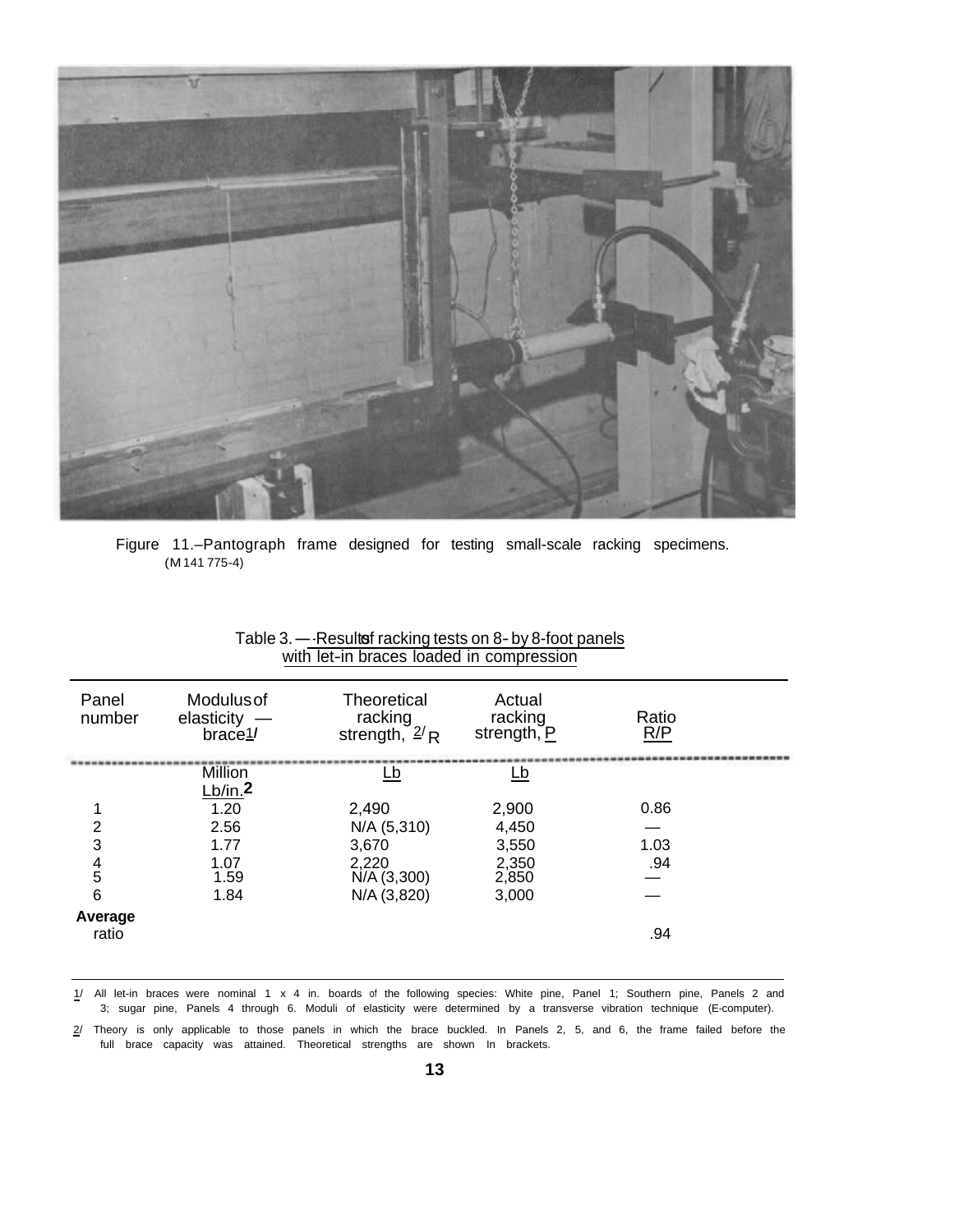

Figure 12.—Typical load-deflection curve for a small-scale racking panel as plotted directly by an x-y recorder. The fluctuaincreased by hand pump. (M 144-371) (M 144 300)



tions above the proportional limit show Figure 14.—Lateral nail resistance at various<br>slippage in the fasteners as force is edge distances for four types of fiberedge distances for four types of fiber-<br>board shearhing.



Figure 13.—Typical load-deflection curve for 8- by 8-foot panel with let-in corner brace loaded in compression. (Type *I* brace) (M 144 369)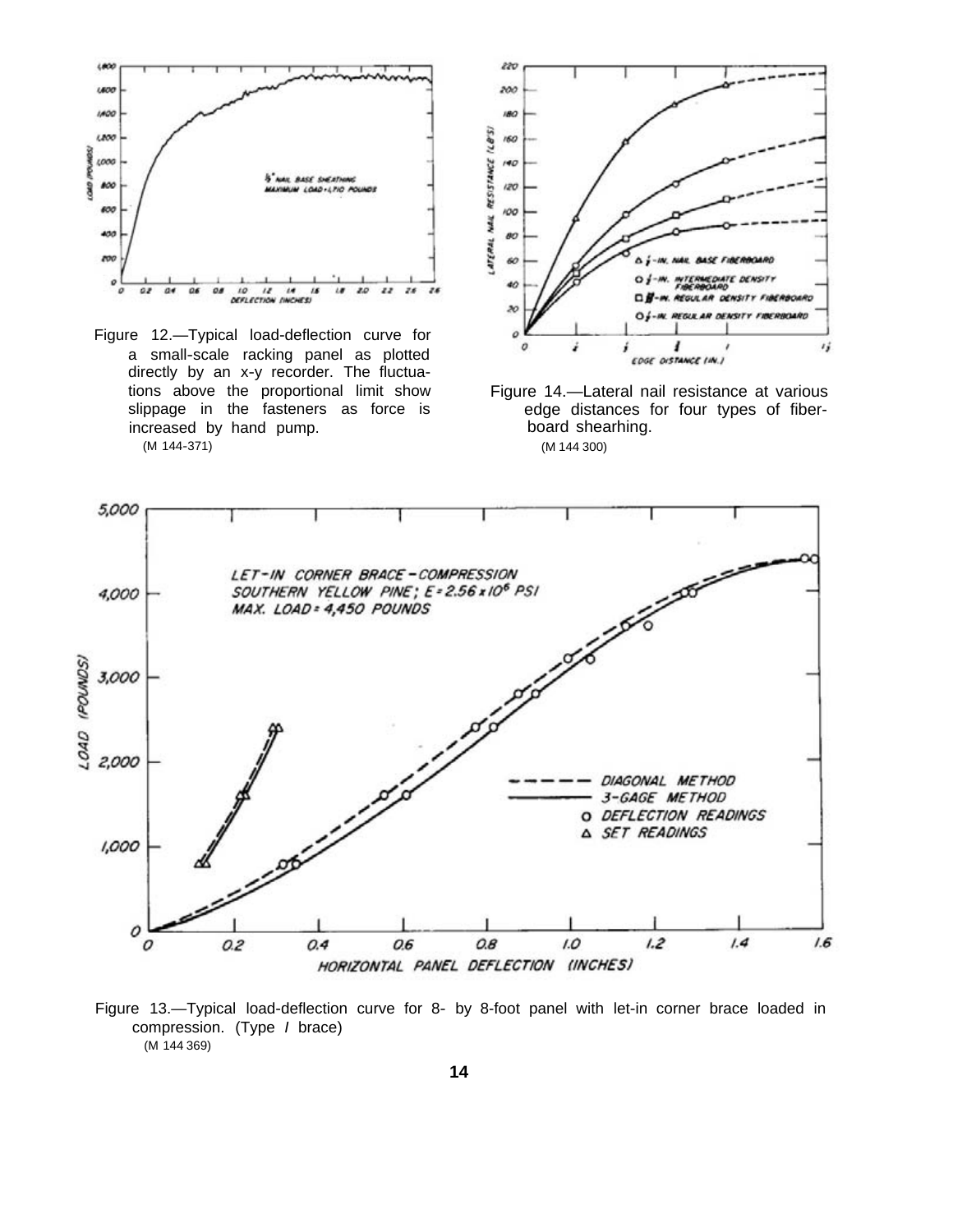Results of both the small-scale racking and lateral nail tests conducted at different loading rates are presented in table 4. Although the sample size was far too small to develop meaningful confidence levels, the trends are apparent. The results of this limited study agree with past work on strength properties of wood and wood-base materials (7,8). Regression analyses indicate that a tenfold increase in time-to-failure (inverse of speed) will reduce apparent strength by 8 to 9 percent. For the 2- by 2-foot panels sheathed with 1/2 inch intermediate density fiberboard. the relationship between rate of loading and ultimate racking load can be expressed as follows:

$$
R=1,370(1 - 0.09 \log_{10} T) \tag{10}
$$

in which

*R* is racking load at failure (pounds), and *T* is time to failure (minutes) computed as the displacement at failure divided by test speed. Displacement at failure for these tests averaged 2 inches.

The relationship for ultimate lateral nail load Is:

$$
\overline{\text{sr}} \cdot 110(1 - 0.08 \log_{10} T) \tag{11}
$$

In which

*sr* is lateral nail resistance at ultimate load (pounds), and

*T* is time to failure (minutes).

Displacement at failure for these tests averaged 0.4 inches.

| Table 4.—Effect of rate of loading on maximum strength values of halls and 2- by 2-loot panels |            |                   |                     |                |  |  |  |  |  |
|------------------------------------------------------------------------------------------------|------------|-------------------|---------------------|----------------|--|--|--|--|--|
| Panel<br>number                                                                                |            | Lateral nail      | Small scale racking |                |  |  |  |  |  |
|                                                                                                | Test speed | Maximum load      | Test speed          | Maximum load   |  |  |  |  |  |
|                                                                                                | In./min    | <u>Lb</u>         | In./min             | <u>Lb</u>      |  |  |  |  |  |
| 1b                                                                                             | 0.02       | 102               | 0.1                 | 1,090          |  |  |  |  |  |
| 2b                                                                                             | .02        | 104               | .1                  | 1,370          |  |  |  |  |  |
| 3b                                                                                             | .02        | <u>106</u>        | .1                  | 1,220          |  |  |  |  |  |
| Average                                                                                        |            | 104               |                     | 1,230          |  |  |  |  |  |
| 4b                                                                                             | .50        | 116               | 2                   | 1,440          |  |  |  |  |  |
| 5b                                                                                             | .50        | 105               | $\overline{2}$      | 1,190          |  |  |  |  |  |
| 6b                                                                                             | .50        | <u>108</u><br>110 | $\overline{2}$      | 1,265<br>1,300 |  |  |  |  |  |
| Average                                                                                        |            |                   |                     |                |  |  |  |  |  |
| 7b                                                                                             | 1.0        | 114               | 5                   | 1,510          |  |  |  |  |  |
| 8b                                                                                             | 1.0        | 132               | 5                   | 1,480          |  |  |  |  |  |
| 9b                                                                                             | 1.0        | <u>131</u>        | $\sqrt{5}$          | 1,410          |  |  |  |  |  |
| Average                                                                                        |            | 126               |                     | 1,470          |  |  |  |  |  |

Table 4.—Effect of rate of loading on maximum strength values of nails and 2- by 2-foot panels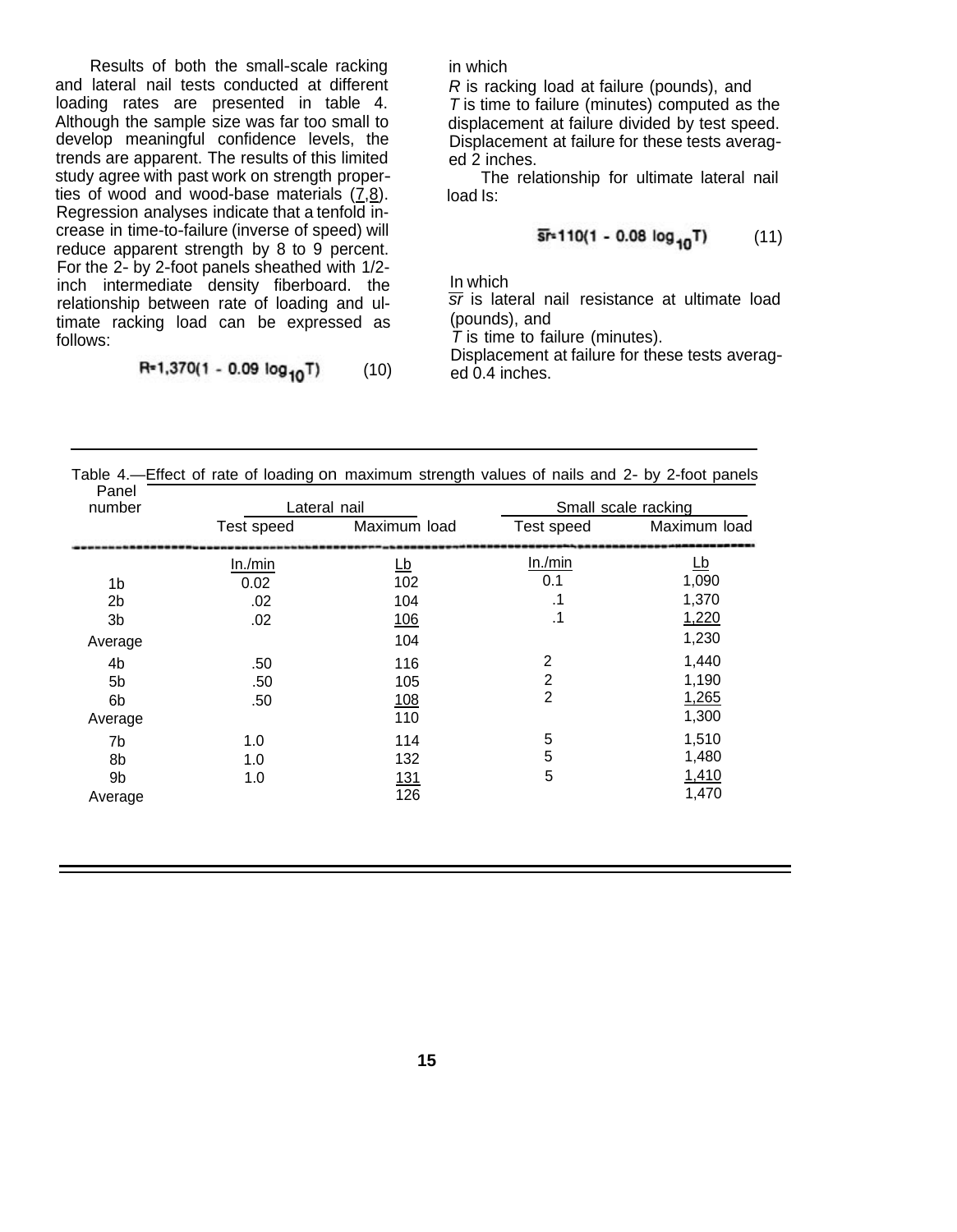### **CONCLUSIONS**

Theoretical and actual racking strength of panels sheathed with fiberboard were closely correlated. Also the dispersion or variability in the data was within normal limits expected for wood-base material. The equations for computing racking strength are independent of panel size. so both simple lateral nail tests and small-scale racking tests could augment the more expensive full-size panel tests.

The actual performance of let-in corner<br>es without the horizontal board braces, without the horizontal sheathing, is well below the 5,200-pound level cited in the Federal Housing Administration Technical Circular No. 12  $(6)$ . Although the strength and stiffness of the brace are important, a level is reached where the stud frame controls ultimate strength.

The rate of loading does affect ultimate load for both lateral nail and racking tests. Results of this study, which indicated an 8 to 9 percent increase in strength with a tenfold increase in speed, agree with past studies on the effect of loading rate on strength of wood and wood-base materials. This magnitude is probably not significant enough to justify expensive and sophisticated electronic control systems. A careful operator, using a handoperated hydraulic pump, should be able to obtain reliable results. The recommended displacement rate of 0.2 inch per minute, if applied to all sheathing materials, would help to clarify ASTM Standard E 72. Ultimate racking strength appears to be more sensitive to contact between test frame and sheathing than to minor variations in the rate of loading.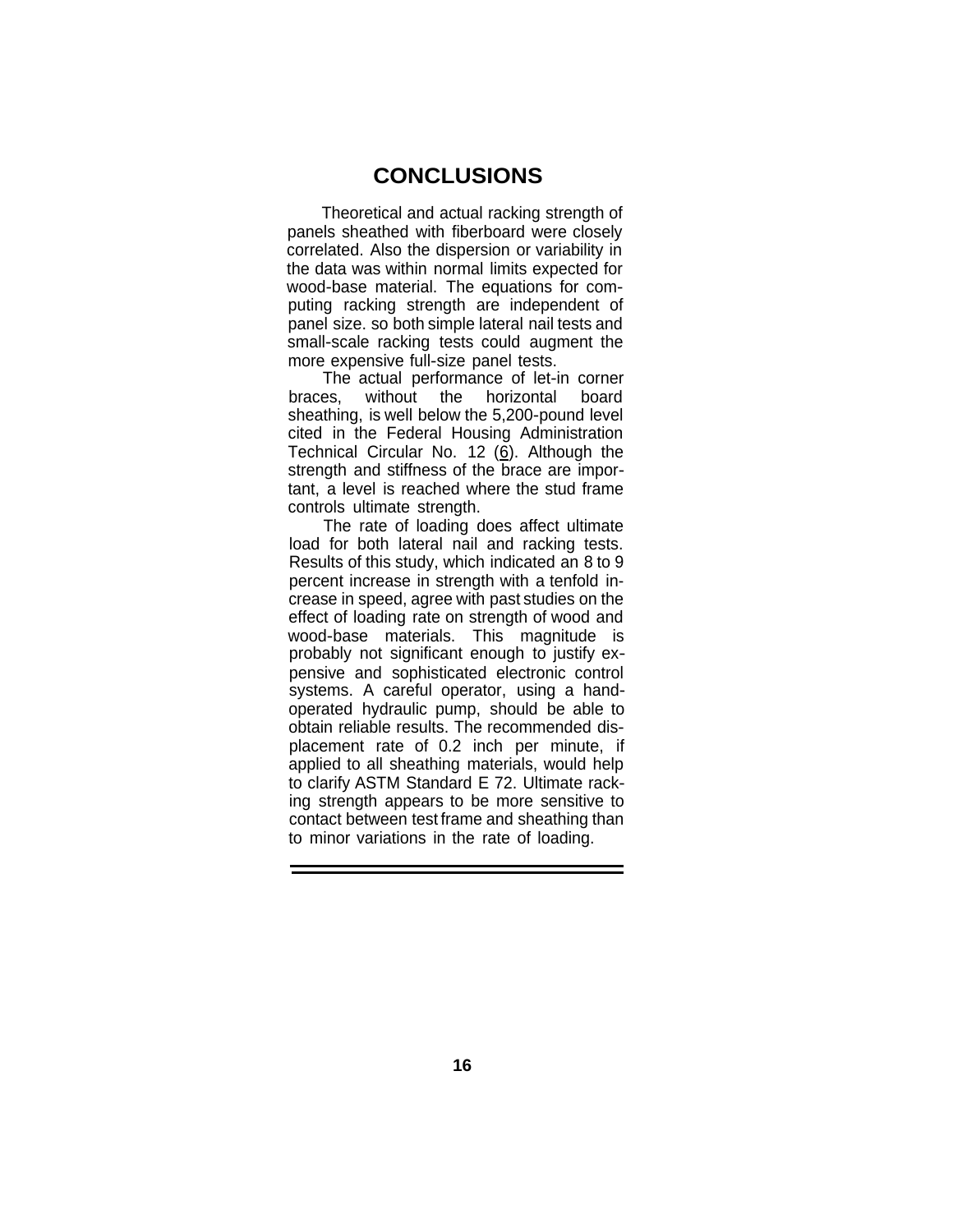## **LITERATURE CITED**

- 1. American National Standards institute 1972. American national standard building code requirements for minimum design loads in buildings and other structures. ANSI A58.1 1972. New York.
- 2. American Society for Testing and Materials 1964. Standard methods of evaluating the properties of wood-base fiber and particle panel materials. ASTM D 1037-64. Philadelphia, Pa.
- 3. American Society for Testing and Materials 1967. Standard definitions of terms relating to wood-base fiber and particle panel materials. ASTM D 1554-67. Philadelphia, Pa.
- 4. American Society for Testing and Materials 1968. Standard methods of testing metal fasteners in wood. ASTM D 1761-68. Philadelphia, Pa.
- 5. American Society for Testing and Materials 1968. Standard methods of conducting strength tests of panels for building construction. ASTM E 72 68. Philadelphia, Pa.
- 6. Federal Housing Administration 1949. A standard for testing sheathing materials for resistance to racking. FHA Tech. Cir. No. 12. Washington, D.C.
- 7. Markwardt, L. J., and J. A. Liska 1955. The influence of rate of loading on the strength of wood and woodbase materials. ASTM STP-185, American Society for Testing and Materials. Philadelphia, Pa.
- 8. McNatt, J. D.
	- 1975. Effect of rate of loading and duration of load on properties of particleboard. USDA For. Serv. Res. Pap. FPL 270. For. Prod. Lab., Madison, Wis.
- 9. Veiozzi, J. W., and E. Cohen 1968. Gust response factors. J. Struct. Div., ASCE Proc. 94(ST6): 1295 1313.
- 10. Yancy, C. W.
	- 1976. The development of an improved test for evaluating the racking resistance of wail panels. Nat. Bur. Stand., Washington, D.C.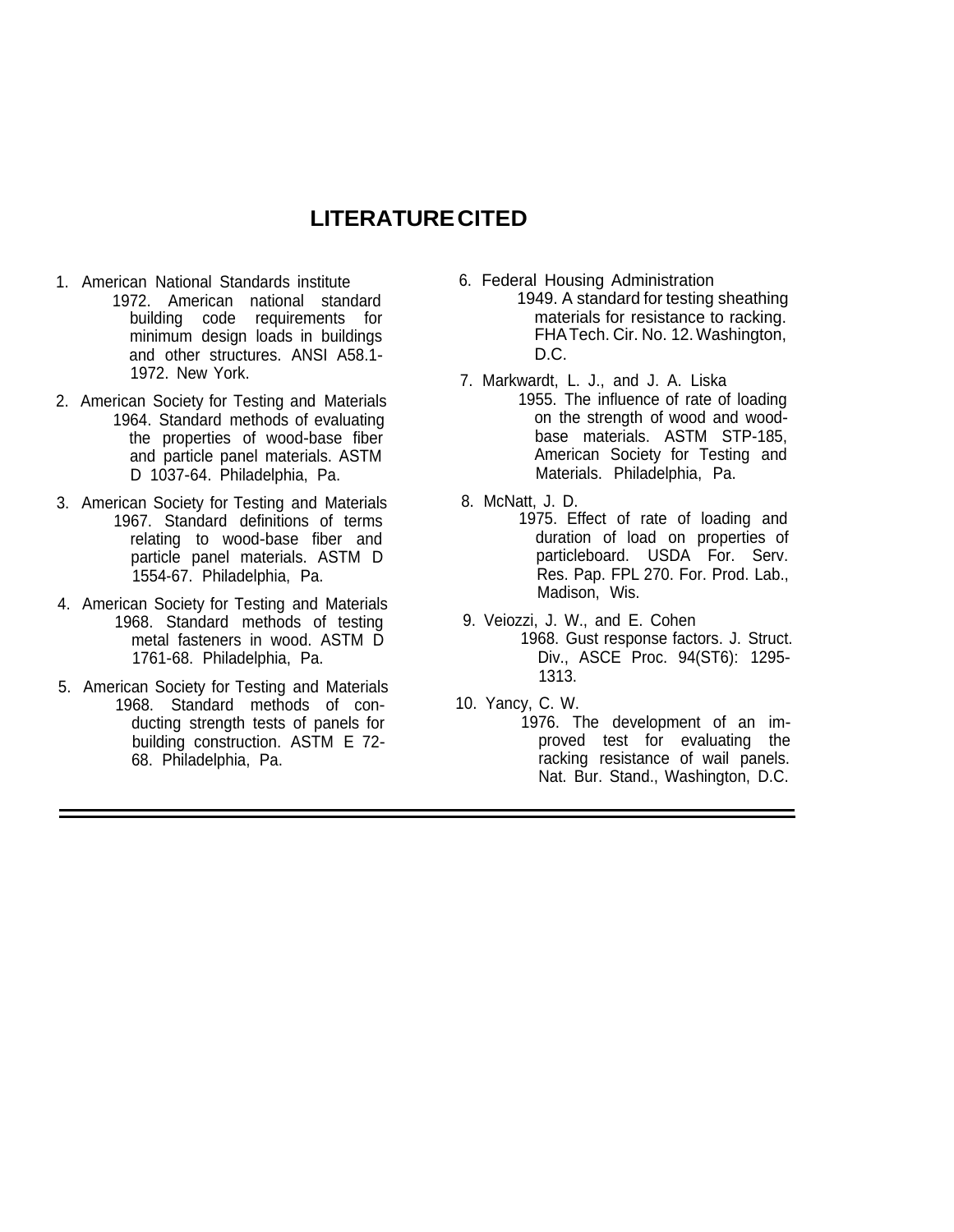#### **APPENDIX**

### **Sample Racking Problem**

Determine the racking strength for the following panel: two 4- by 8-foot sheets of 1/2-inch regular density fiberboard are nailed to a standard 8-foot-long stud wall with studs on 16-inch centers. The nail spacing is 3 inches around the perimeter and 6 inches for field nails. The nail strength,  $\overline{sr}$ , is 85 pounds as determined from lateral nail tests. Panel Geometry–the width to height ratio for

the sheet,

**B/H** - 0.5 (the right side of table 1A applies)<br>
<u>Nail Spaces</u> — (see fig. 1A)<br>
Perimeter: **m**<sub>n</sub> 06/3 32

Perimeter:  $m_p = 96/3 = 32$  $n_p = 48/3 = 16$ Field :  $m_f^2 = 84/6 = 14$  $n_f$  = 16/16 = 1

**Ratios of Interior to Exterior Rectangles<br>Vertical side, a = H<sub>1</sub>/H<sub>D</sub> = 84/96<br>Horizontal size, b = B<sub>1</sub>/B<sub>D</sub> = 16/48** Theoretical racking strength, R (eq. (2)) is

$$
R = N \overline{sr} \left[ (K_n + K_m)_{p} + (a^2 K_{na} + b^2 K_{nb} + a^2 K_{ma} + b^2 K_{mb})_{f} \right] + FRAME
$$

from table 1A:  
For 
$$
n_p = 18
$$
 K<sub>n</sub> = 3.35

$$
m_{\mathbf{p}} = 32 \qquad m_{\mathbf{m}} = 12.40
$$
  

$$
n_{\mathbf{p}} = 1 \qquad a^2 K_{\mathbf{m}} = (84/96)^2 \times 0.09 = 0.07
$$

$$
b^2 K_{nb} = (16/48)^2 \times 0.36 = 0.04
$$

$$
m_f = 14
$$
  $a^2 K_{ma} = (84/96)^2 \times 0.42 = 0.32$ 

$$
b - K_{mb} = (16/48)^2 \times 5.01 = 0.56
$$

# Total coefficient per sheet = 16.74

 $N = 2$  sheets,  $\overline{sr} = 85$  pounds, and FRAME  $= 450$  pounds Estimated racking strength:  $R = 2 \times 85 \times 10^{-10}$  $16.74 + 450 = 3,300$  pounds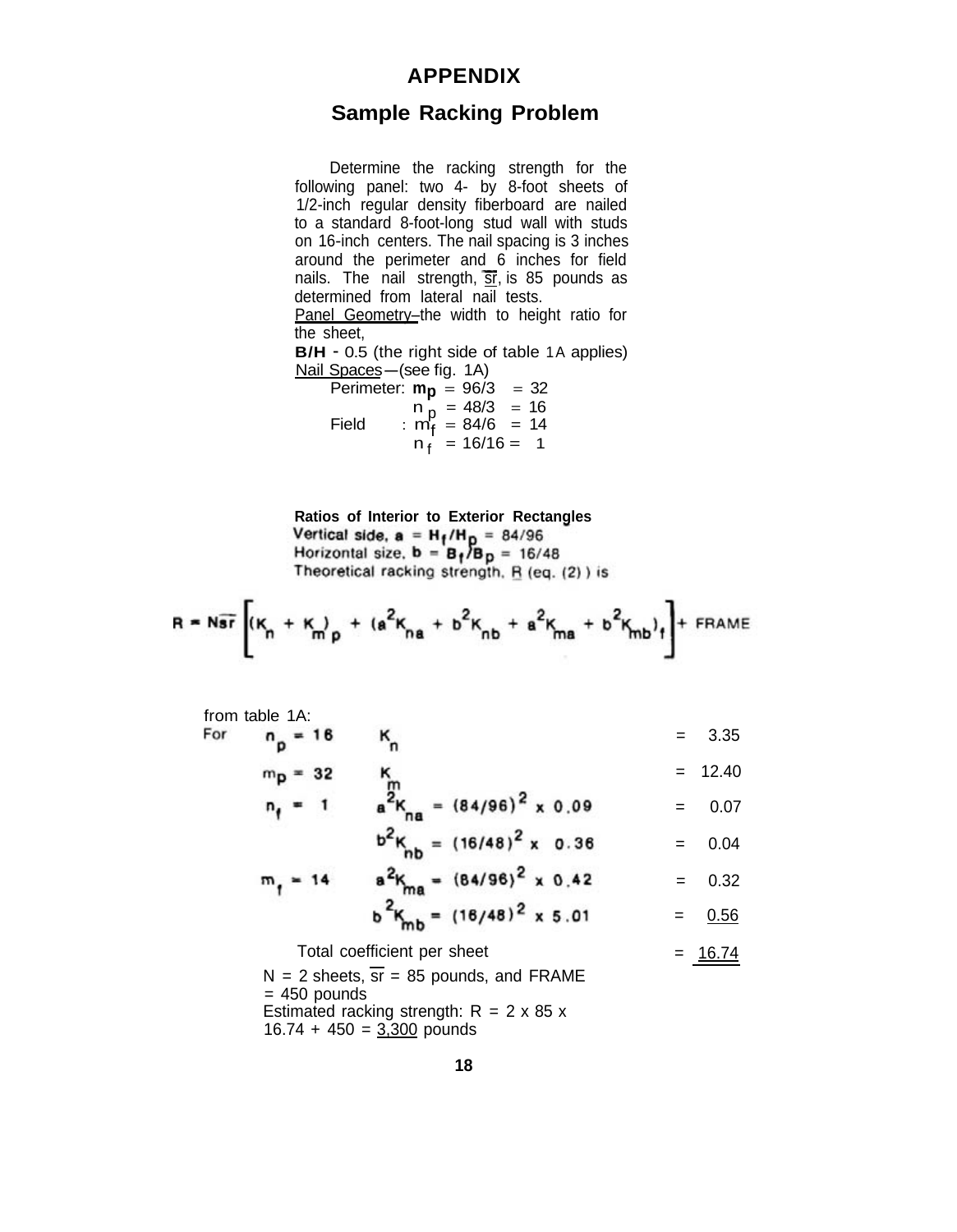| Nail                    |            | Sheet width/height<br>(B/H)           |              |            |                          |                         |                     |                     |              |                     |                               |                              |
|-------------------------|------------|---------------------------------------|--------------|------------|--------------------------|-------------------------|---------------------|---------------------|--------------|---------------------|-------------------------------|------------------------------|
| spaces                  | 0.25       |                                       |              |            | 0.50                     |                         |                     |                     |              |                     |                               |                              |
| n or m                  | $K_{na}$   | $\overline{\mathsf{K}}_{\mathsf{nb}}$ | $K_n$        | $k_{ma}$   | $\overline{\kappa}_{mb}$ | $\overline{\kappa}_{m}$ | $\overline{K}_{na}$ | $\overline{K}_{nb}$ | $K_{n}$      | $\overline{K}_{ma}$ | $\overline{\mathsf{K}}$<br>mb | $\overline{\mathsf{K}}$<br>m |
| 1                       | 0.01       | 0.23                                  | 0.24         | 0.01       | 0.23                     | 0.24                    | 0.09                | 0.36                | 0.45         | 0.09                | 0.36                          | 0.45                         |
| $\overline{\mathbf{c}}$ | .03        | .23                                   | .26          | .01        | .46                      | .47                     | .18                 | .36                 | .54          | .09                 | .72                           | .80                          |
| 3                       | .04        | .28                                   | .32          | .02        | .68                      | .70                     | .27                 | .44                 | .71          | .11                 | 1.07                          | 1.18                         |
| 4<br>5                  | .06<br>.07 | .34<br>.41                            | .40          | .02<br>.03 | .91<br>1.14              | .93<br>1.17             | .36                 | .54                 | .89<br>1.09  | .13<br>.16          | 1.43<br>1.79                  | 1.57<br>1.95                 |
|                         |            |                                       | .48          |            |                          |                         | .45                 | .64                 |              |                     |                               |                              |
| 6                       | .09        | .48                                   | .57          | .03        | 1.37                     | 1.40                    | .54                 | .76                 | 1.29         | .19                 | 2.15                          | 2.34                         |
| $\overline{7}$<br>8     | .10<br>.11 | .55<br>.63                            | .65<br>.74   | .03<br>.04 | 1.60<br>1.83             | 1.63<br>1.87            | .63                 | .87                 | 1.49         | .22<br>.25          | 2.50<br>2.86                  | 2.72<br>3.11                 |
| $\boldsymbol{9}$        | .13        | .70                                   | .83          | .04        | 2.05                     | 2.10                    | .72<br>.80          | .98<br>1.10         | 1.70<br>1.90 | .27                 | 3.22                          | 3.49                         |
| 10                      | .14        | .78                                   | .92          | .05        | 2.28                     | 2.33                    | .89                 | 1.22                | 2.11         | .30                 | 3.58                          | 3.88                         |
| 11                      | .16        | .85                                   | 1.01         | .05        | 2.51                     | 2.56                    | .98                 | 1.33                | 2.32         | .33                 | 3.94                          | 4.27                         |
| 12                      | .17        | .93                                   | 1.10         | .06        | 2.74                     | 2.80                    | 1.07                | 1.45                | 2.52         | .36                 | 4.29                          | 4.66                         |
| 13                      | .19        | 1.00                                  | 1.19         | .06        | 2.97                     | 3.03                    | 1.16                | 1.57                | 2.73         | .39                 | 4.65                          | 5.04                         |
| 14                      | .20        | 1.08                                  | 1.28         | .07        | 3.20                     | 3.26                    | 1.25                | 1.69                | 2.94         | .42                 | 5.01                          | 5.43                         |
| 15                      | .21        | 1.15                                  | 1.37         | .07        | 3.42                     | 3.50                    | 1.34                | 1.80                | 3.15         | .45                 | 5.37                          | 5.82                         |
| 16                      | .23        | 1.23                                  | 1.46         | .08        | 3.65                     | 3.73                    | 1.43                | 1.92                | 3.35         | .48                 | 5.72                          | 6.21                         |
| 17                      | .24        | 1.30                                  | 1.55         | .08        | 3.88                     | 3.96                    | 1.52                | 2.04                | 3.56         | .51                 | 6.08                          | 6.59                         |
| 18                      | .26        | 1.38                                  | 1.63         | .09        | 4.11                     | 4.19                    | 1.61                | 2.16                | 3.77         | .54                 | 6.44                          | 6.98                         |
| 19                      | .27        | 1.45                                  | 1.72         | .09        | 4.34                     | 4.43                    | 1.70                | 2.28                | 3.98         | .57                 | 6.80                          | 7.37                         |
| 20                      | .29        | 1.53                                  | 1.81         | .10        | 4.57                     | 4.66                    | 1.79                | 2.40                | 4.19         | .60                 | 7.16                          | 7.75                         |
| 21                      | .30        | 1.61                                  | 1.90         | .10        | 4.79                     | 4.89                    | 1.88                | 2.52                | 4.39         | .63                 | 7.51                          | 8.14                         |
| 22                      | .31        | 1.68                                  | 1.99         | .11        | 5.02                     | 5.13                    | 1.97                | 2.63                | 4.60         | .66                 | 7.87                          | 8.53                         |
| 23<br>24                | .33<br>.34 | 1.76<br>1.83                          | 2.08<br>2.17 | .11<br>.11 | 5.25<br>5.48             | 5.36<br>5.59            | 2.06<br>2.15        | 2.75<br>2.87        | 4.81         | .69<br>.72          | 8.23<br>8.59                  | 8.92                         |
| 25                      | .36        | 1.91                                  | 2.26         | .12        | 5.71                     | 5.83                    | 2.24                | 2.99                | 5.02<br>5.23 | .75                 | 8.94                          | 9.30<br>9.69                 |
|                         |            |                                       |              |            |                          |                         |                     |                     |              |                     |                               |                              |
| 26<br>27                | .37<br>.39 | 1.98<br>2.06                          | 2.36<br>2.45 | .12<br>.13 | 5.93<br>6.16             | 6.06<br>6.29            | 2.33<br>2.41        | 3.11<br>3.23        | 5.44<br>5.64 | .78<br>.81          | 9.30<br>9.66                  | 10.08<br>10.47               |
| 28                      | .40        | 2.14                                  | 2.54         | .13        | 6.39                     | 6.53                    | 2.50                | 3.35                | 5.85         | .84                 | 10.02                         | 10.85                        |
| 29                      | .41        | 2.21                                  | 2.63         | .14        | 6.62                     | 6.76                    | 2.59                | 3.47                | 6.06         | .87                 | 10.38                         | 11.24                        |
| 30                      | .43        | 2.29                                  | 2.72         | .14        | 6.85                     | 6.99                    | 2.68                | 3.59                | 6.27         | .90                 | 10.73                         | 11.63                        |
| 31                      | .44        | 2.36                                  | 2.81         | .15        | 7.08                     | 7.22                    | 2.77                | 3.70                | 6.48         | .93                 | 11.09                         | 12.02                        |
| 32                      | .46        | 2.44                                  | 2.90         | .15        | 7.30                     | 7.46                    | 2.86                | 3.82                | 6.69         | .96                 | 11.45                         | 12.40                        |
| 33                      | .47        | 2.52                                  | 2.99         | .16        | 7.53                     | 7.69                    | 2.95                | 3.94                | 6.89         | .99                 | 11.81                         | 12.79                        |
| 34                      | .49        | 2.59                                  | 3.08         | .16        | 7.76                     | 7.92                    | 3.04                | 4.06                | 7.10         | 1.02                | 12.16                         | 13.18                        |
| 35                      | .50        | 2.67                                  | 3.17         | .17        | 7.99                     | 8.16                    | 3.13                | 4.18                | 7.31         | 1.05                | 12.52                         | 13.57                        |

Table 1 A.-Racking coefficents for various panel shapes and number of fasteners